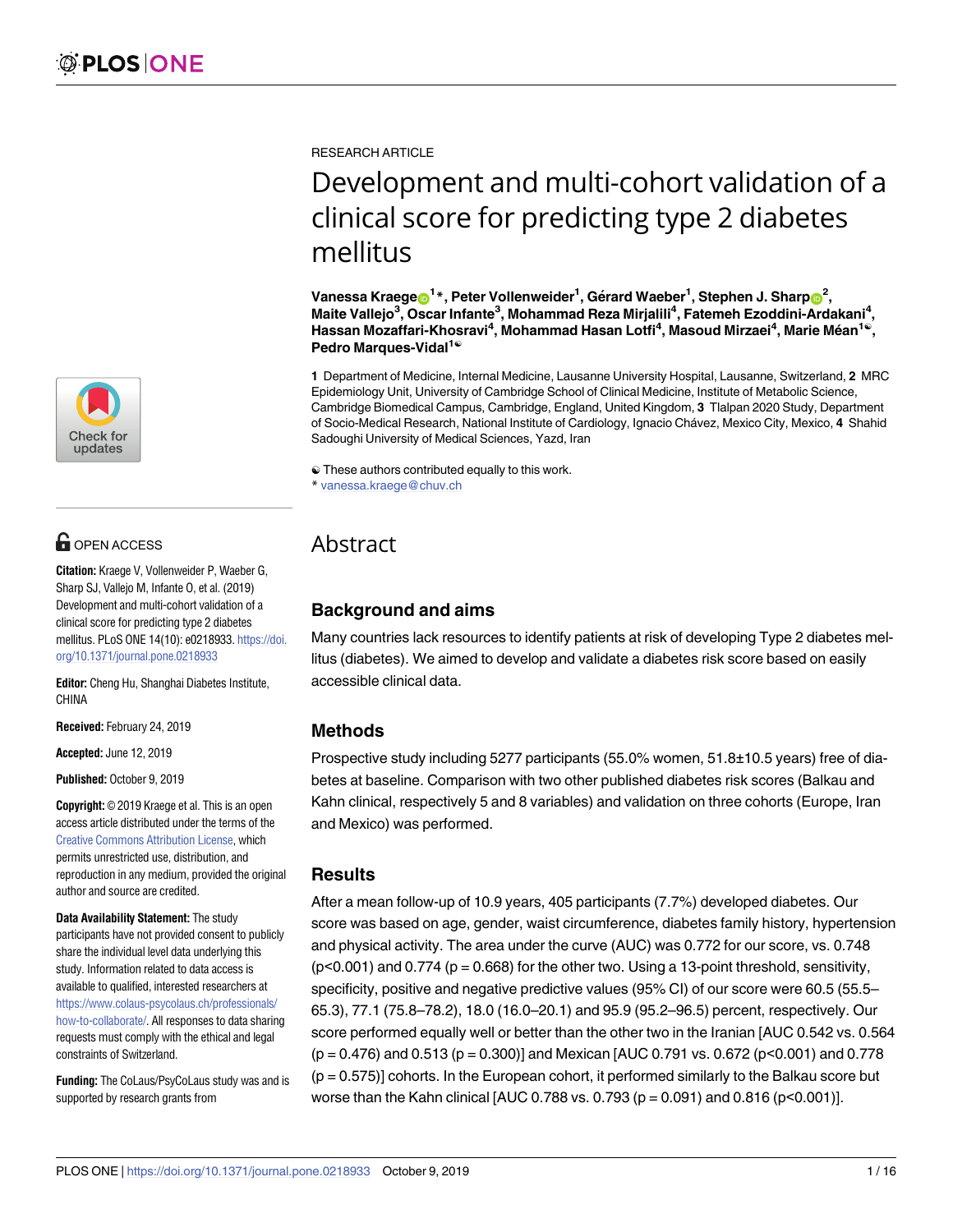<span id="page-1-0"></span>GlaxoSmithKline [\(https://www.gsk.com/\)](https://www.gsk.com/), the Faculty of Biology and Medicine of Lausanne [\(http://unil.ch/fbm/home.html\)](http://unil.ch/fbm/home.html), and the Swiss National Science Foundation [\(www.snf.ch](http://www.snf.ch), grants 33CSCO-122661, 33CS30-139468, 33CS30- 148401). Gérard Waeber is supported by the Swiss National Science Foundation grant 32003B 173092. Incident diabetes cases in the European cohort were ascertained and verified as part of the EPIC-InterAct project, which was funded by the EU FP6 programme [\(https://cordis.europa.eu/](https://cordis.europa.eu/guidance/archive_en.html) [guidance/archive\\_en.html](https://cordis.europa.eu/guidance/archive_en.html), grant number LSHM\_CT\_2006\_037197). Tlalpan 2020 is funded by the National Council for Science and Technology (Consejo Nacional de Ciencia y Tecnología – CONACYT - [https://www.conacyt.gob.mx/\)](https://www.conacyt.gob.mx/) under the 'Cátedras CONACYT' program, No 1591. Funding was also received from AstraZeneca Mexico ([https://www.astrazeneca.com/country](https://www.astrazeneca.com/country-sites/mexico.html)[sites/mexico.html](https://www.astrazeneca.com/country-sites/mexico.html) no grant number). The Shahedieh cohort was partly funded by the National Institute for Medical Research (no website) development Grant N˚976725. The funding sources had no involvement in the study design, data collection, analysis and interpretation, writing of the report, or decision to submit the article for publication.

**Competing interests:** The baseline CoLaus/ PsyCoLaus study (2003-2006) was supported by an unrestricted research grant from GlaxoSmithKline. The funding source had no involvement in the study design, data collection, analysis and interpretation, writing of the report, or decision to submit the article for publication. This does not alter our adherence to PLoS One policies on sharing data and materials. The Tlalpan 2020 study received funding from AstraZeneca Mexico (no grant number). The funding source had no involvement in our study design, data collection, analysis and interpretation, writing of the report or decision to submit the article for publication. This does not alter our adherence to PLoS One policies on sharing data and materials.

Diagnostic capacity of our score was better than the Balkau score and comparable to the Kahn clinical one.

# **Conclusion**

Our clinically-based score shows encouraging results compared to other scores and can be used in populations with differing diabetes prevalence.

# **Introduction**

Diabetes mellitus is an important cause of morbidity, mortality and costs [\[1](#page-13-0)]. According to the NCD Risk factor Collaboration, the number of adults with diabetes worldwide increased from 108 million in 1980 to 422 million in 2014 [\[1\]](#page-13-0). Most new cases of diabetes will occur in low and middle-income countries, mainly due to the escalating prevalence of adiposity, rapidly changing dietary and physical activity behaviors, and lack of or late identification of people at risk of diabetes. Indeed, in low-income countries such as India, the prevalence of diabetes could be as high as 19.9% [\[2\]](#page-13-0).

Early identification of people at risk of diabetes is paramount for adequate prevention by changes in lifestyle, and, if necessary, complemented by treatment. Thus, it is important to have an easily obtainable, inexpensive and reliable diabetes risk score. A review conducted in 2011 [[3](#page-13-0)] identified as many as 145 diabetes risk models or scores and suggested that this number increases monthly. Among the 94 risk prediction models studied, 40 were based on biological variables [\[3](#page-13-0)]. Inclusion of biological variables in diabetes risk scores has a dual effect: it slightly improves the scores' performances [\[4](#page-13-0)], but it also increases costs (staff and laboratory) and time (blood sampling, waiting for results). In a previous study, we have shown that the use of a diabetes risk score including biological variables cost an additional US \$ 12.02 per patient compared to a score based on clinical data only [[5\]](#page-13-0). Hence, in countries most affected by the current diabetes epidemic, the use of diabetes risk scores including biological variables may not be possible due to financial or laboratory constraints.

Thus, our first aim was to derive a diabetes risk score based solely on easily obtainable clinical data, and to validate it in a similar European population by comparing it with existing clinical scores. Our second aim was to examine the validity of our score regarding clinical utility and application on populations with different diabetes and obesity prevalence, and lesser economical means, using two different cohorts from Iran and Mexico.

# **Materials and methods**

## **Sampling procedure**

The CoLaus/PsyCoLaus study is a prospective population-based study intended to evaluate the prevalence and determinants of cardiovascular disease in the population of Lausanne, Switzerland. Details of the sampling procedure have been previously documented [[6\]](#page-13-0) and can be accessed online ([www.colaus-psycolaus.ch](http://www.colaus-psycolaus.ch)). The source population was all adults aged 35 to 75 years in the Lausanne population register. A simple non-stratified random sample of 35% of the source population was drawn and an invitation letter sent. If the latter went unanswered, a second letter was sent and, if unanswered, several phone calls were performed. Recruitment began in June 2003 and ended in May 2006, enrolling 6733 participants who underwent an interview, a physical exam, and a blood analysis. The first follow-up was performed between April 2009 and September 2012, a mean of 5.6 years after the collection of baseline data. The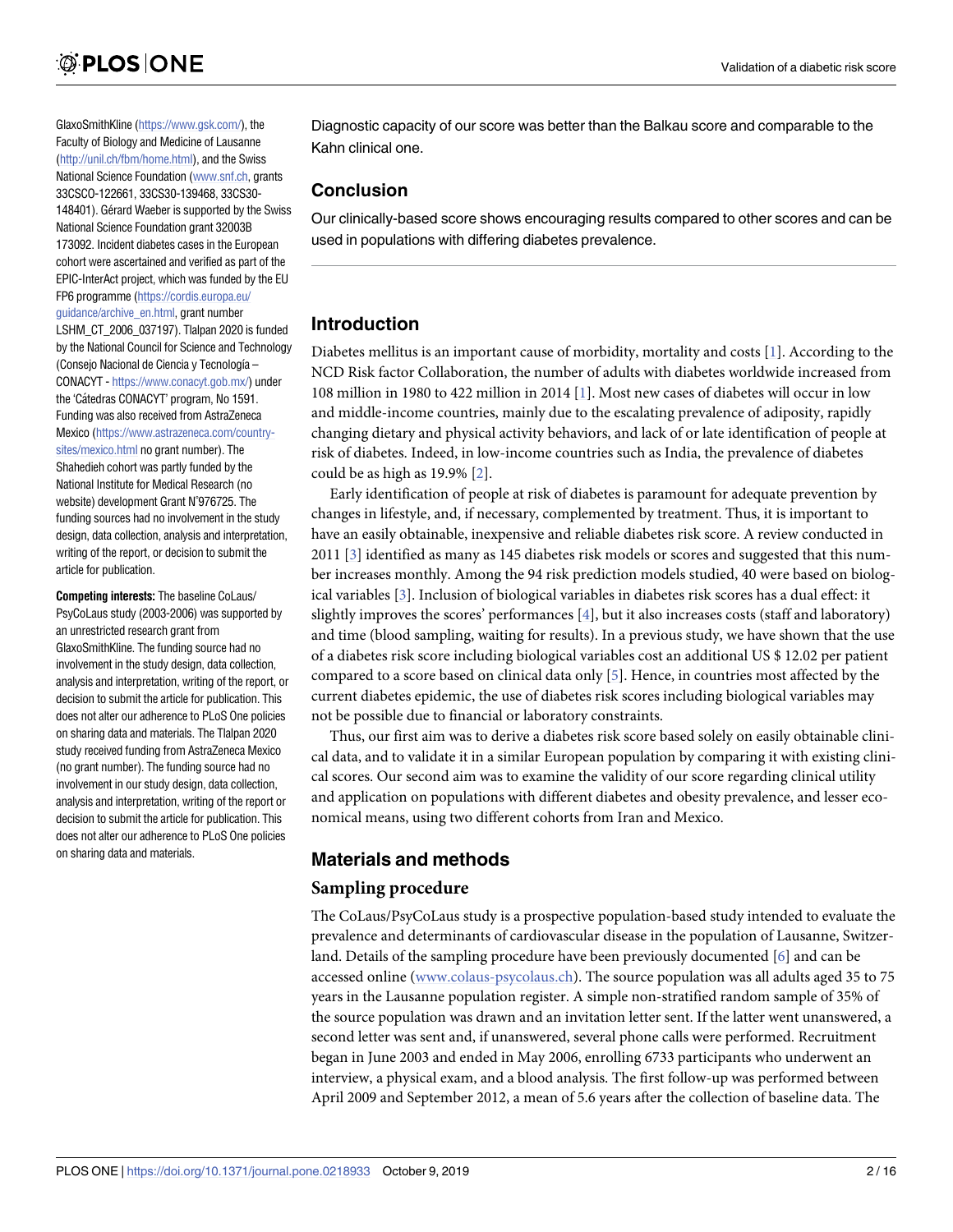<span id="page-2-0"></span>second follow-up was performed between May 2014 and July 2016, a mean of 10.9 years after the collection of baseline data.

#### **Clinical and biological data**

All participants were examined in the morning after a fast of at least 8 hours. They were probed about their personal and family history of cardiovascular disease and cardiovascular risk factors. All prescribed and over-the-counter medicines were collected via questionnaire. Smoking status was categorized as never, former (irrespective of the time since quitting) and current (irrespective of the amount smoked). Educational level was categorized as low (primary), middle (apprenticeship), upper middle (high school), and high (university) for highest completed level of education. Physical activity was defined by exercising at least twice per week for at least 20 minutes per session.

Body weight and height were measured with participants barefoot and in light indoor clothes. Body weight was measured in kilograms to the nearest 100 g using a Seca scale (Hamburg, Germany). Height was measured to the nearest 5 mm using a Seca (Hamburg, Germany) height gauge. Waist circumference was measured mid-way between the lowest rib and the iliac crest using a non-stretchable tape and the mean of two measurements was taken. Blood pressure (BP) was measured using an Omron HEM-907 automated oscillometric sphygmomanometer after at least a 10-minute rest in a seated position, and the mean of the last two measurements was used. Hypertension was defined by a SBP  $>$ 130 mm Hg or a DBP  $>$ 85 mm Hg or presence of antihypertensive drug treatment. Based on the review by Noble et al., the 130/85 mmHg threshold was preferred to the 140/90 mmHg one. High resting heart rate was defined by  $\geq 68$  beats per minute in men and  $\geq 70$  beats per minute in women.

Venous blood samples (50 mL) were drawn in the fasting state. Most biological assays were performed at the clinical laboratory of the Lausanne university hospital within 2 hours of blood collection. Glucose was assessed by glucose dehydrogenase with a maximum inter- and intra-assay CV of 2.1% and 1.0%, respectively; glycated hemoglobin (HbA1c) was assessed by HPLC (Bio-Rad, D-10TM, Reinach, Switzerland); total cholesterol by CHOD-PAP (1.6%- 1.7%); HDL-cholesterol by CHOD-PAP + PEG + cyclodextrin (3.6%-0.9%); triglycerides by GPO-PAP (2.9%-1.5%).

#### **Incident diabetes mellitus**

Two definitions of incident diabetes were used: 1) fasting glucose level  $\geq$ 7 mmol/L and/or presence of an oral antidiabetic or insulin treatment, and 2) an  $HbA1c \geq 6.5\%$  (48 mmol/mol) and/or presence of an oral antidiabetic or insulin treatment. As HbA1c was assessed only in the last follow-up, analyses were restricted to participants who attended the second follow-up.

#### **Other clinically-based diabetes mellitus risk scores for comparison**

Two diabetes risk scores based solely on clinical data were considered: the score by Balkau et al. [\[7\]](#page-13-0) derived from a French population and the clinical score by Kahn et al. [\[8](#page-13-0)] derived from a United States population (S1 [Table\)](#page-11-0). The score by Balkau et al. is based on five variables, and the score by Kahn et al. is based on eight variables. Both scores had been tested previously in our cohort [[5](#page-13-0)].

#### **Inclusion and exclusion criteria**

The original inclusion criteria into the CoLaus/PsyCoLaus Study were: 1) written informed consent; 2) willingness to take part in the examination and to provide blood samples; 3) French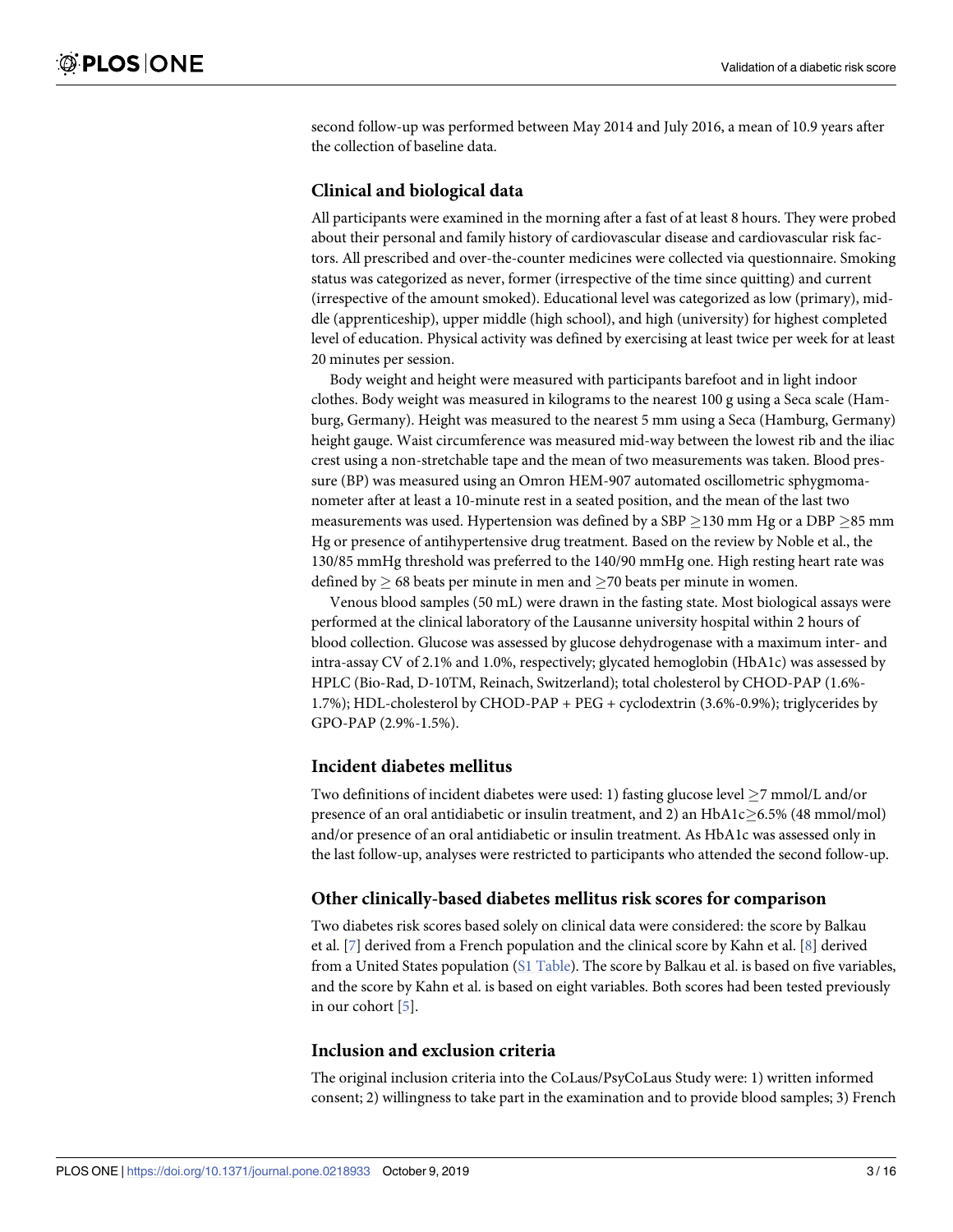<span id="page-3-0"></span>language ability. For this study, the following exclusion criteria were applied: 1) participants with type 1 and 2 diabetes at baseline; 2) no follow-up and 3) missing data for calculation of scores.

#### **Statistical analysis**

Statistical analyses were conducted using Stata version 15.1 for Windows (Stata Corp, College Station, Texas, USA). Participants characteristics were expressed as number (percentage) for categorical variables or as mean±standard deviation for continuous variables. Between-group comparisons were performed using chi-square or Fisher's exact test for categorical variables and student's t-test for continuous variables. Multivariate analysis was conducted using logistic regression; to facilitate future scoring, all continuous variables (i.e. age, BMI, waist. . .) were categorized. Goodness of fit was assessed using the Hosmer-Lemeshow test with 10 categories; model quality was estimated using the Akaike and the Bayesian information criteria (AIC and BIC, respectively). For anthropometric data, models including only one of each parameter were computed, and the parameter providing the highest percentage of variance explained (pseudo- $R^2$ ) was selected. The diabetes risk score was created taking into account the contribution of each variable significantly associated with diabetes in the logistic model. The score was built as the sum of assigned points, defined as the OR rounded to the nearest integer, as performed in another setting [\[9](#page-13-0)]. The best threshold to define a high risk of diabetes was based after visual examination of the graphs displaying the values of sensitivity, specificity, positive and negative predictive values according to the score values, priority being given to a high specificity and a high negative predictive value.

The diagnostic capacity of the different scores was assessed by the AUC [area under the ROC (receiver operating characteristic) curve] and corresponding 95% confidence intervals (CI). Comparisons between scores were performed using the **roccomp** command of Stata. Sensitivity, specificity, positive and negative predictive values and their corresponding 95% CIs were computed using incident diabetes (definition 1) as gold standard. The number needed to screen (NNS) to detect one case of diabetes was computed as the number of detected diabetes cases (i.e. true positives) divided by the total number of participants screened. Statistical significance was assessed for a two-sided test with p*<*0.05.

As women with gestational diabetes are at higher risk of developing diabetes type 2, a last sensitivity analysis was performed after excluding women with personal history of gestational diabetes.

#### **External validation cohorts**

The performance of our diabetes risk score relative to two other clinically based diabetes risk scores was assessed in three cohorts. The European cohort included data from four countries (France, Germany, Netherlands and UK) of the EPIC-Europe cohort study [\[10\]](#page-13-0); these four countries were included because all relevant variables were available. Incident diabetes was defined using multiple sources of evidence including self-report, linkage to primary-care registers, secondary-care registers, medication use, hospital admissions and mortality data [\[11\]](#page-13-0). Tlalpan 2020 is a cohort of participating Mexico City residents recruited through promotional strategies in Mexico City, Mexico [\[12\]](#page-13-0); incident diabetes was defined as a fasting plasma glu- $\cos\theta \geq 7$  mmol/L. The Shahedieh cohort study included data from a population-based survey in the province of Yazd, Iran [[13](#page-13-0)] where incident diabetes was defined as a fasting plasma glu- $\cos\theta \ge 7$  mmol/L.

We report our results according to the TRIPOD (transparent reporting of a multivariable prediction model for individual prognosis or diagnosis) statement [[14](#page-13-0)].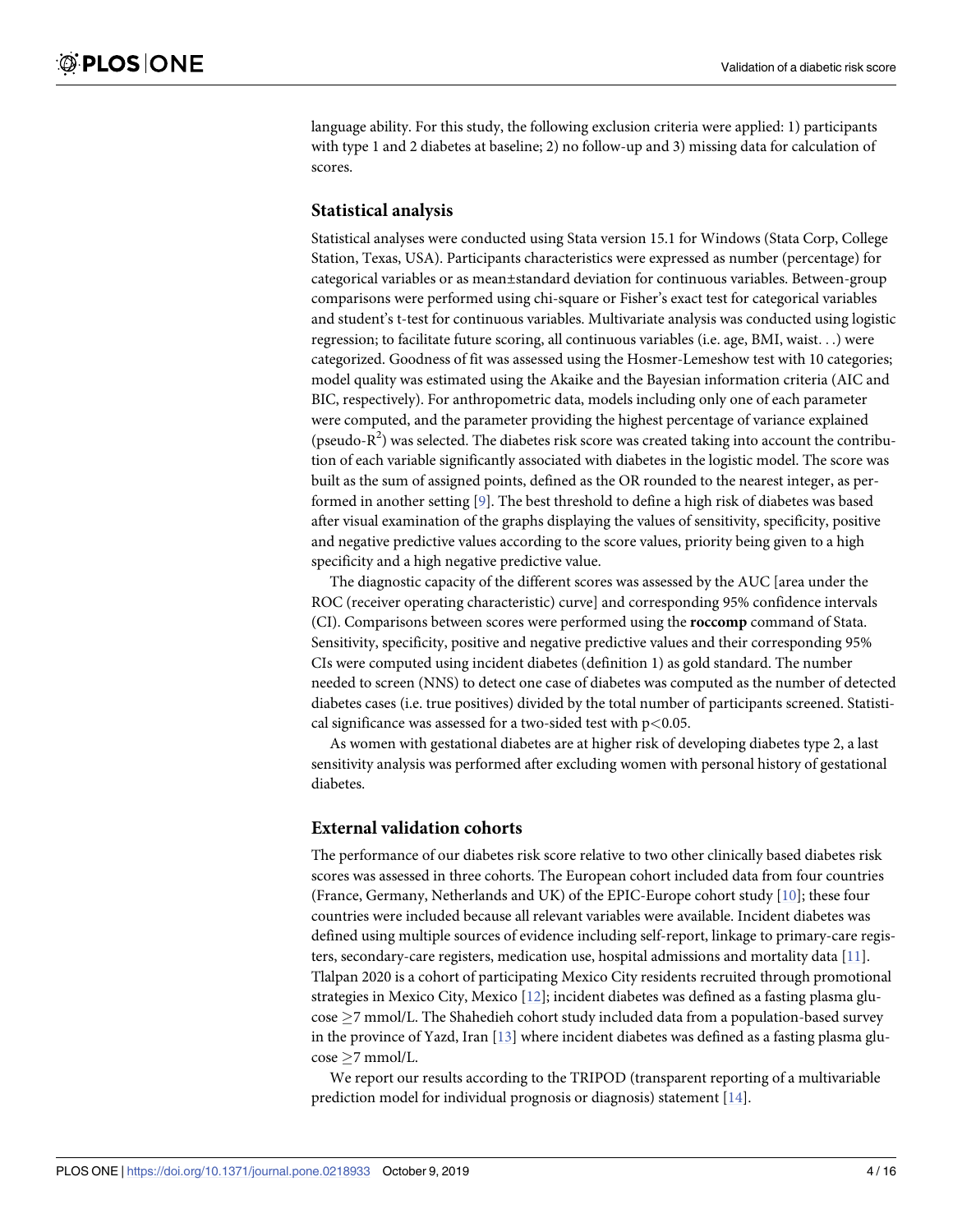## <span id="page-4-0"></span>**Ethical considerations**

The institutional Ethics Committee of the University of Lausanne, which afterwards became the Ethics Commission of Canton Vaud ([http://www.cer-vd.ch\)](http://www.cer-vd.ch) approved the baseline CoLaus/PsyCoLaus study (reference 16/03, decisions of January 13 and February 10, 2003); the approval was renewed for the first (reference 33/09, decision of February 23, 2009) and the second (reference 26/14, decision of March 11, 2014) follow-up.

The institutional review boards for the various EPIC cohorts are the following: United Kingdom: Norfolk Research Ethics Committee; France: CNIL (Commission nationale de l'informatique et des libertés); Netherlands: Bilthoven Medical Ethical Committee of TNO Nutrition and Food Research; Institutional Review Board of the University Medical Center Utrecht; Germany: Ethical committee of the State of Brandenburg, Germany.

The Institutional Bioethics Committee of the INCICh, within the ethical framework of the seventh revision of the Declaration of Helsinki and the Regulations of the General Health Law in Matters of Research for Health of Mexico, approved the Tlalpan 2020 study of the incidence of systemic hypertension in a cohort of Mexico City residents and the written consent formats, under number 13–802 on February 19, 2013; since then, protocol and writer consent had been renewed yearly (September 23, 2014; November 17, 2015; September 13, 2016; May 16, 2017; September 26, 2018).

The institutional Ethics Committee of Digestive Disease Research Institute at Tehran University of Medical Sciences [\(http://ethics.research.ac.ir/\)](http://ethics.research.ac.ir/) approved the baseline Shahedieh cohort study (reference: IR.TUMS.DDRI.Rec.1396.1); the approval was renewed for the first follow-up (reference IR.SSU. Rec.1397.135, decision of January 22, 2019).

All studies were performed in agreement with the Helsinki declaration and its former amendments. All participants gave their signed informed consent before entering the studies.

## **Results**

# **Characteristics of participants**

Of the initial 6733 patients, 21.6% were excluded, leaving 5277 participants (78.4%) for analysis. The reasons for exclusion are summarized in [Fig](#page-5-0) 1 and the comparison between excluded and included participants is provided in S2 [Table.](#page-11-0) Excluded participants were older, with higher BMI and waist circumference. They were also more frequently men, sedentary, of lower educational level, former or current smokers, with higher alcohol consumption, with a personal history of CVD, hypertension and lipid lowering drugs, and with a parental or family history of diabetes.

#### **Incidence of diabetes and score components**

Between baseline and second follow-up, 405 participants (7.7%) developed diabetes as based on fasting plasma glucose. The bivariate comparison of 19 candidate variables between participants who developed and who remained free of diabetes is summarized in [Table](#page-6-0) 1. In both genders, participants who developed diabetes were older, with higher BMI, waist, waist to height and waist to hip ratios. Participants who developed diabetes were also of lower educational level, had a higher frequency of hypertension, lipid lowering drugs, personal history of CVD and family history of diabetes, and a lower frequency of leisure-time physical activity [\(Table](#page-6-0) 1).

The variables significantly associated with incident diabetes on bivariate analysis were introduced in a multivariable logistic regression model. Based on the results of the logistic regression and the percentage of variance explained, the following variables were selected for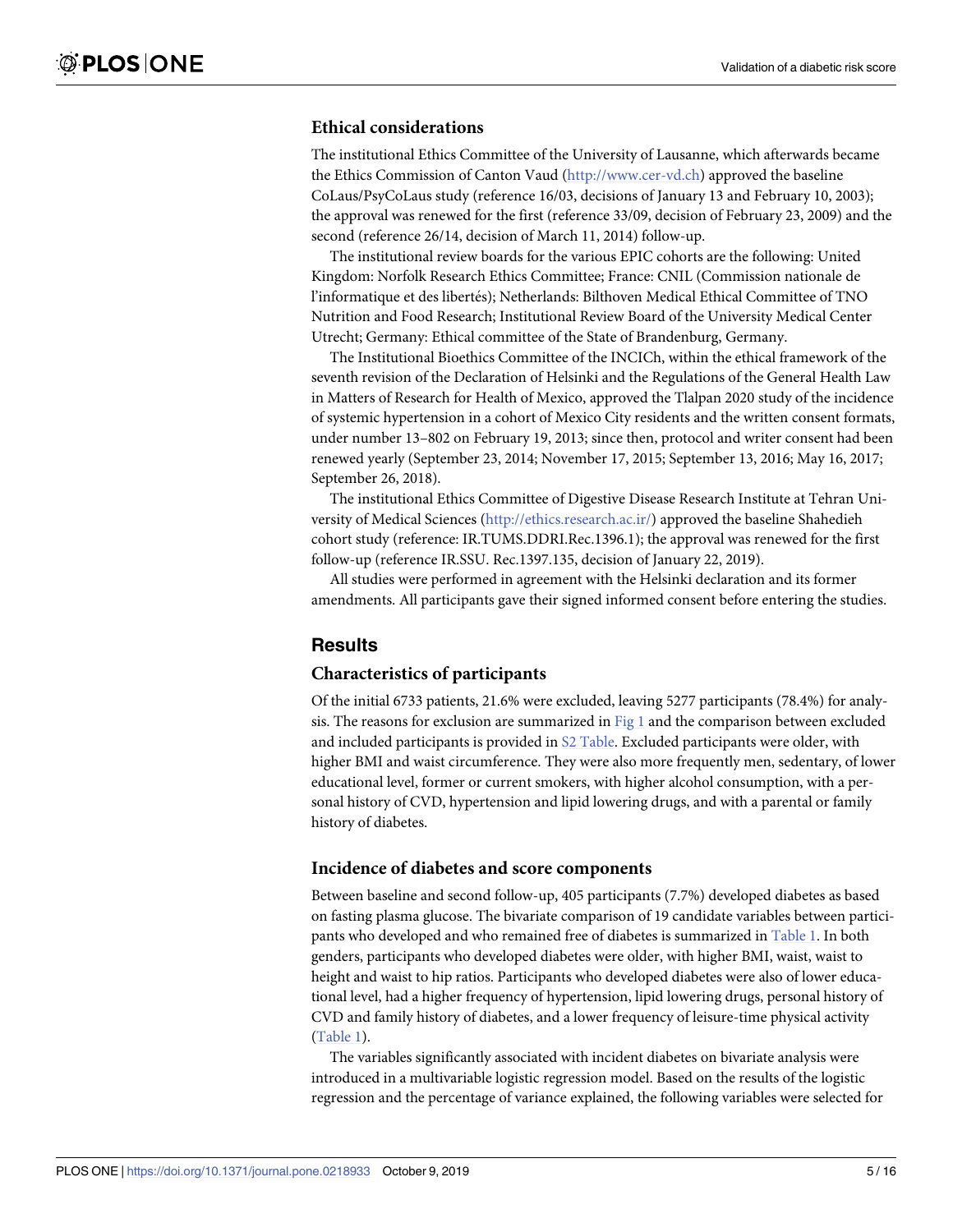<span id="page-5-0"></span>

**[Fig](#page-4-0) 1. Flowchart of the participants of the CoLaus/PsyCoLaus study.**

the diabetes risk score: gender, age, waist circumference, hypertension, family history of diabetes, and physical activity. The scoring system is provided in [Table](#page-7-0) 2. First, we developed a separate scoring system for men and women. Nevertheless, as we wanted to keep the score as simple as possible, we developed a final scoring, applicable to either sex. The odd ratios enabling the scores are provided in S3 [Table.](#page-11-0) Waist was the most important determinant of incident diabetes, while no increasing effect of age categories were found. The threshold of 13 points provided the best combination of sensitivity and specificity.

The comparison between our scoring system and the other diabetes risk scores for the CoLaus/PsyCoLaus study is provided in [Table](#page-8-0) 3. Based on the AUC; our score performed better than the score by Balkau et al., while no differences were found with the score by Kahn et al. Similar findings were observed when the analysis was split by gender. The results of the diagnostic capacity of the different scores, overall and stratified by gender are provided in [Table](#page-8-0) 4. Compared to the score by Balkau et al., our score had a higher sensitivity and negative predictive value, but a lower specificity. Compared to the score by Kahn et al., our score had comparable diagnostic capacities, and a slightly better specificity ([Table](#page-8-0) 4). Similar findings were observed when the analysis was split by gender [\(Table](#page-8-0) 4). The goodness of fit and information criteria are provided in S4 [Table.](#page-11-0)

<https://doi.org/10.1371/journal.pone.0218933.g001>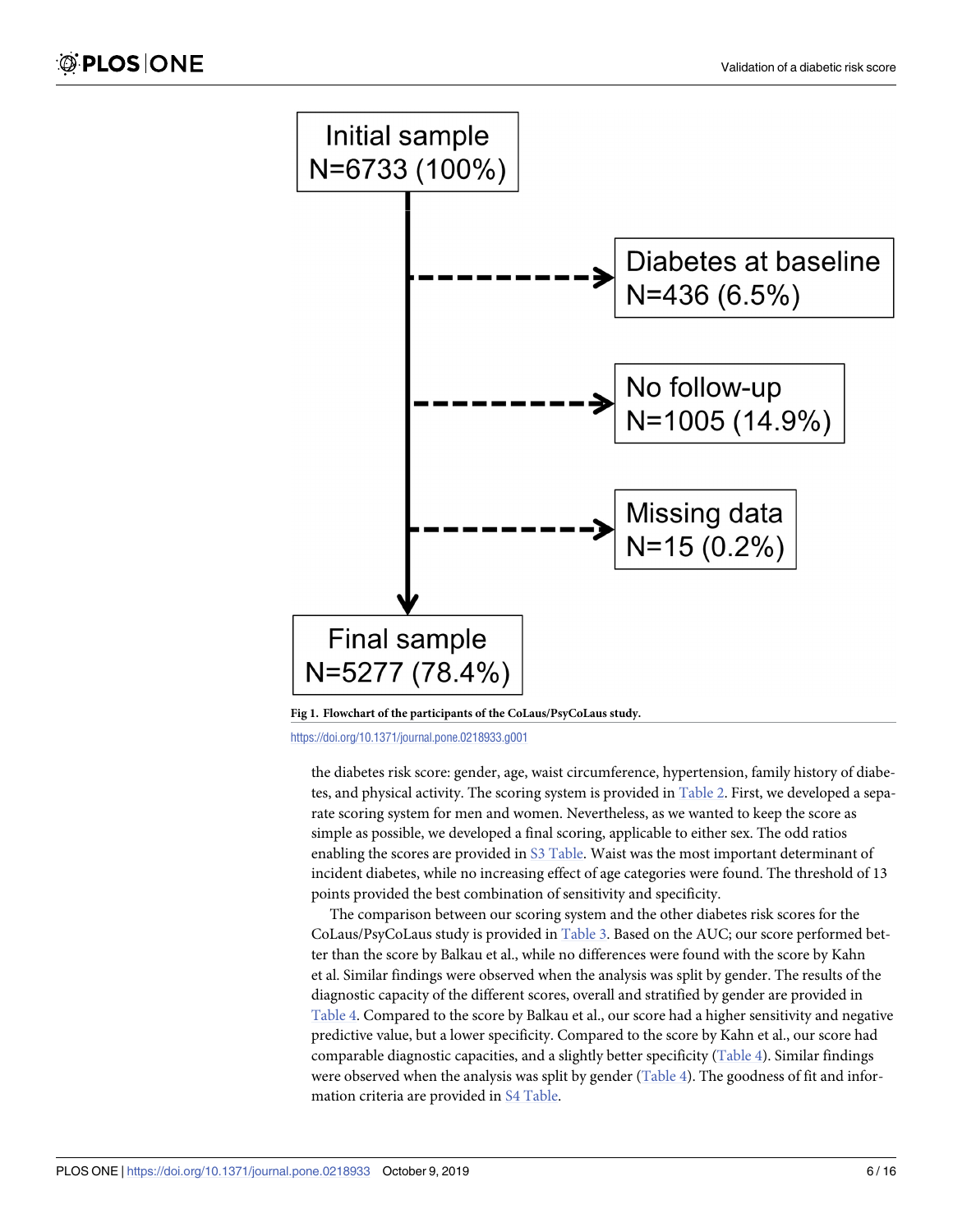|                                | Women           |                 |              | Men             |                  |            |
|--------------------------------|-----------------|-----------------|--------------|-----------------|------------------|------------|
|                                | Non-diabetic    | <b>Diabetic</b> | P-value      | Non-diabetic    | <b>Diabetic</b>  | P-value    |
| Sample size                    | 2755            | 149             |              | 2117            | 256              |            |
| Age (years)                    | $52.2 \pm 10.5$ | $57.5 \pm 9$    | < 0.001      | $50.5 \pm 10.3$ | $54.9 \pm 10.1$  | < 0.001    |
| Anthropometry                  |                 |                 |              |                 |                  |            |
| Height (cm)                    | $163 \pm 7$     | $162 \pm 6$     | 0.016        | $175 \pm 7$     | $174 \pm 7$      | 0.011      |
| Weight (kg)                    | $64.9 \pm 11.7$ | $75.9 \pm 13.6$ | < 0.001      | $79.7 \pm 12$   | $86.3 \pm 13.2$  | < 0.001    |
| Body mass index $(kg/cm2)$     | $24.5 \pm 4.3$  | $29.1 \pm 5.0$  | < 0.001      | $25.9 \pm 3.5$  | $28.4 \pm 3.9$   | < 0.001    |
| Waist circumference (cm)       | $81.6 \pm 11.1$ | $95.0 \pm 12.5$ | < 0.001      | $93.5 \pm 10$   | $100.9 \pm 10.3$ | < 0.001    |
| Waist to height ratio          | $50.2 \pm 7.2$  | $58.9 \pm 8.0$  | < 0.001      | $53.4 \pm 5.8$  | $58.0\pm6.0$     | < 0.001    |
| Waist to hip ratio             | $0.82 \pm 0.07$ | $0.88 \pm 0.06$ | < 0.001      | $0.92 \pm 0.06$ | $0.95 \pm 0.05$  | < 0.001    |
| <b>Educational level</b>       |                 |                 | 0.001        |                 |                  | < 0.001    |
| University                     | 494 (17.9)      | 13(8.7)         |              | 573 (27.1)      | 41(16.0)         |            |
| High school                    | 730 (26.5)      | 33(22.2)        |              | 523 (24.7)      | 55(21.5)         |            |
| Apprenticeship                 | 969 (35.2)      | 57 (38.3)       |              | 735 (34.7)      | 106(41.4)        |            |
| Mandatory education            | 562 (20.4)      | 46 (30.9)       |              | 286 (13.5)      | 54(21.1)         |            |
| Smoking status                 |                 |                 | 0.434        |                 |                  | 0.024      |
| Never                          | 1292 (46.9)     | 62(41.6)        |              | 758 (35.8)      | 70 (27.3)        |            |
| Former                         | 785 (28.5)      | 48 (32.2)       |              | 779 (36.8)      | 103(40.2)        |            |
| Current                        | 678 (24.6)      | 39 (26.2)       |              | 580 (27.4)      | 83 (32.4)        |            |
| $BP \ge 130/85$ mm Hg          | 963 (35.0)      | 92(61.7)        | < 0.001      | 1026 (48.5)     | 172(67.2)        | < 0.001    |
| Hypertension †                 | 1063(38.6)      | 101(67.8)       | < 0.001      | 1100(52.0)      | 193 (75.4)       | < 0.001    |
| High resting heart rate ‡      | 1155 (41.9)     | 62(41.6)        | 0.940        | 892 (42.1)      | 127(49.6)        | 0.022      |
| Lipid lowering drugs           | 216(7.8)        | 26(17.5)        | < 0.001      | 222(10.5)       | 44 (17.2)        | 0.001      |
| Alcohol >35 drinks/week        | 9(0.3)          | 0(0)            | $1.00\$      | 60(2.8)         | 14(5.5)          | 0.022      |
| Caffeinated drinks (units/day) |                 |                 | 0.644        |                 |                  | 0.197      |
| None                           | 178(6.5)        | 12(8.1)         |              | 128(6.1)        | 13(5.1)          |            |
| $1 - 3$                        | 1819 (66.0)     | 94(63.1)        |              | 1350 (63.8)     | 170 (66.4)       |            |
| $4 - 6$                        | 654 (23.7)      | 35(23.5)        |              | 533 (25.2)      | 54(21.1)         |            |
| >6                             | 104(3.8)        | 8(5.4)          |              | 106(5.0)        | 19(7.4)          |            |
| Leisure-time PA ≥2/week        | 1599 (58.0)     | 67(45.0)        | 0.002        | 1162 (54.9)     | 114 (44.5)       | 0.002      |
| Personal history of CVD        | 116(4.2)        | 13(8.7)         | 0.009        | 110(5.2)        | 27(10.6)         | 0.001      |
| Parental history of diabetes   |                 |                 | $< 0.001$ \$ |                 |                  | $0.015$ \$ |
| No                             | 2262 (82.1)     | 99 (66.4)       |              | 1777 (83.9)     | 195 (76.2)       |            |
| Mother only                    | 262(9.5)        | 26(17.5)        |              | 164(7.8)        | 31(12.1)         |            |
| Father only                    | 210 (7.6)       | 21(14.1)        |              | 165(7.8)        | 28 (10.9)        |            |
| Both                           | 21(0.8)         | 3(2.0)          |              | 11(0.5)         | 2(0.8)           |            |
| Family history of diabetes     |                 |                 |              |                 |                  |            |
| Type $1+2$                     | 612(22.2)       | 65 (43.6)       | < 0.001      | 402 (19.0)      | 72(28.1)         | 0.001      |
| Type 2                         | 586 (21.3)      | 64 (43.0)       | < 0.001      | 390 (18.4)      | 71 (27.7)        | < 0.001    |

<span id="page-6-0"></span>[Table](#page-4-0) 1. Bivariate analysis of the factors associated with incident diabetes mellitus, stratified by gender. CoLaus/PsyCoLaus study, Lausanne, Switzerland, 2003-2017.

BP, blood pressure; CVD, cardiovascular disease; PA, physical activity.

<sup>†</sup> defined by SBP $\geq$ 130 mm Hg or DBP  $\geq$  85 mm Hg or presence of antihypertensive drug treatment;

<sup>‡</sup>, defined by  $\geq$ 68 beats per minute in men and  $\geq$ 70 beats per minute in women.

Results are expressed as mean ± standard deviation or as number of participants (%). Between-group comparisons performed using student's t-test for continuous variables and chi-square or Fisher's exact test (§) for categorical variables.

<https://doi.org/10.1371/journal.pone.0218933.t001>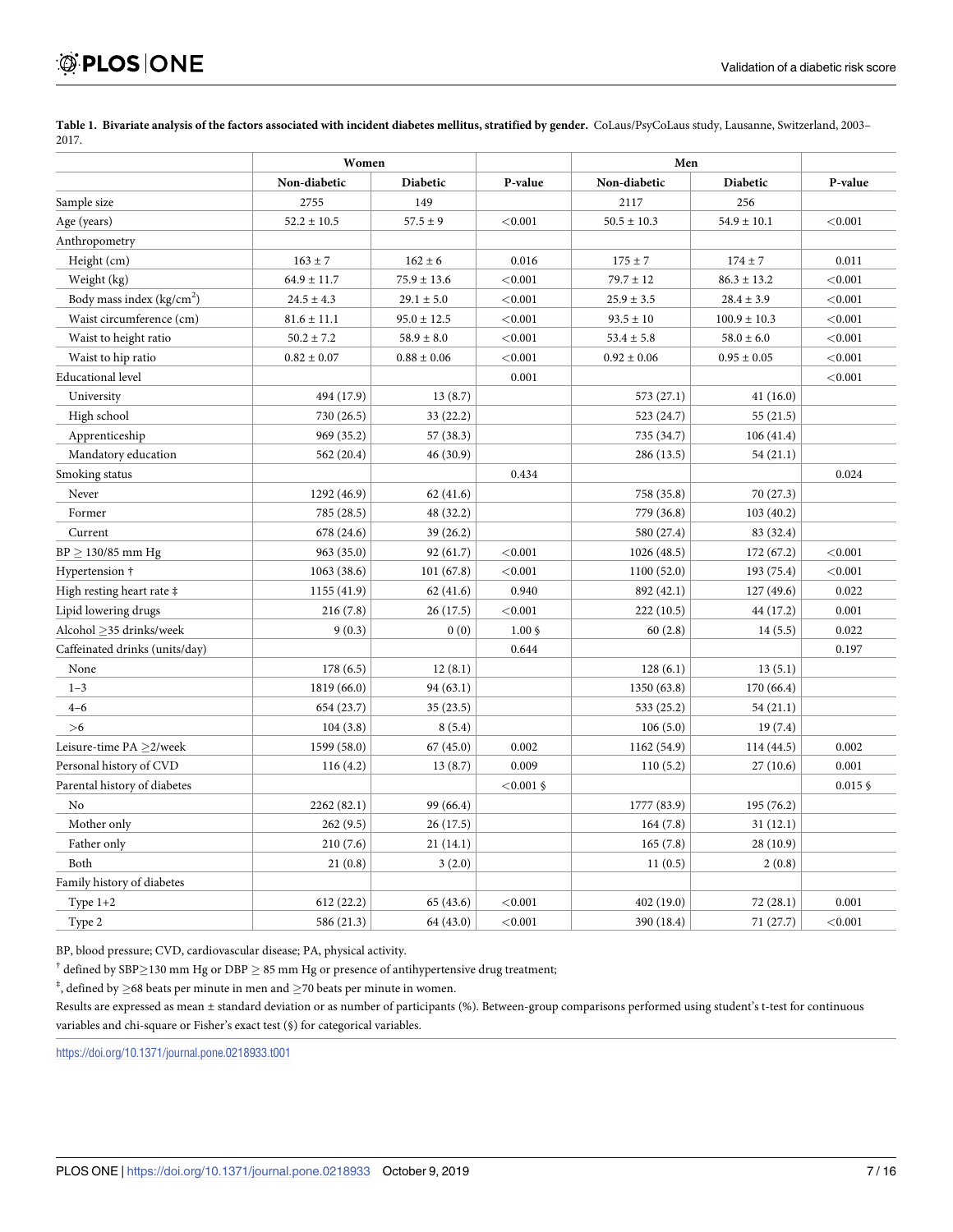|                              | Men            | Women          | <b>Final scoring</b> |
|------------------------------|----------------|----------------|----------------------|
| Male gender                  | ۰              | ٠              | $\overline{c}$       |
| Age group (years)            |                |                |                      |
| $[45 - 54]$                  | $\overline{2}$ | 3              | $\overline{2}$       |
| $[55 - 64]$                  | $\overline{c}$ | 3              | $\overline{c}$       |
| $[65 - 75]$                  | $\overline{2}$ | 3              | $\overline{c}$       |
| Waist (cm)                   |                |                |                      |
| 70-79 W, 80-89 M             | 3              | $\overline{2}$ | $\overline{c}$       |
| 80-89 W, 90-99 M             | 6              | 6              | 6                    |
| 90-99 W, 100-109 M           | 12             | 12             | 12                   |
| 100-109 W, 110-120 M         | 14             | 22             | 18                   |
| $110+ W$ , $120+ M$          | 32             | 31             | 32                   |
| Family history of diabetes § | 2              | $\overline{c}$ | $\overline{2}$       |
| Physical inactivity ‡        | 1              | 1              | 1                    |
| Hypertension †               | $\overline{c}$ | $\overline{c}$ | $\overline{c}$       |

<span id="page-7-0"></span>

|  |  |  | Table 2. Clinical score for predicting type 2 diabetes mellitus risk. |  |
|--|--|--|-----------------------------------------------------------------------|--|
|--|--|--|-----------------------------------------------------------------------|--|

M, men; W, women.

§ : father, mother or siblings;

ǂ : less than twice 20 minutes leisure physical activity per week;

<sup>†</sup>: systolic blood pressure  $\geq$  130 mm Hg and/or diastolic blood pressure  $\geq$  85 mmHg and/or antihypertensive drug treatment.

<https://doi.org/10.1371/journal.pone.0218933.t002>

#### **Sensitivity analysis**

A sensitivity analysis was performed using diabetes based on HbA1c. Of the 4297 participants devoid of diabetes at baseline and who came to the second follow-up, 255 (5.9%) developed diabetes based on HbA1c. The results are summarized in [S5](#page-11-0) and [S6](#page-11-0) Tables. Our score showed a higher AUC than the score by Balkau et al., while no differences were found with the score by Kahn et al. (S5 [Table\)](#page-11-0), and similar findings were observed for the diagnostic capacity ([S6](#page-11-0) [Table](#page-11-0)).

Sensitivity analysis after excluding 30 women with personal history of gestational diabetes led to similar findings ([S7](#page-11-0) and [S8](#page-11-0) Tables).

#### **External validation cohorts**

The characteristics of the different external validation cohorts are summarized in [S9](#page-11-0)[–S11](#page-12-0) Tables. The results of our diabetes risk score compared with the other two clinically based diabetes risk scores for each of the three cohorts (European, Tlalpan 2020 and Shahedieh) are summarized in [S12](#page-12-0) and [S13](#page-12-0) Tables. Based on the AUC, our score performed better than both scores in the Tlalpan 2020 cohort, better than Kahn et al. on the Shahedieh cohort but performed less well in the European cohort (S12 [Table\)](#page-12-0). Our score had a better sensitivity and negative predictive value and a lower specificity and positive predictive value than the score of Balkau et al; the diagnostic capacity was similar to the score by Kahn et al. (S13 [Table](#page-12-0)).

# **Discussion**

Our score provides an easy way of screening people at risk of developing diabetes; further, and contrary to many other scores [[3\]](#page-13-0), it was replicated in other cohorts in Europe and in two developing countries.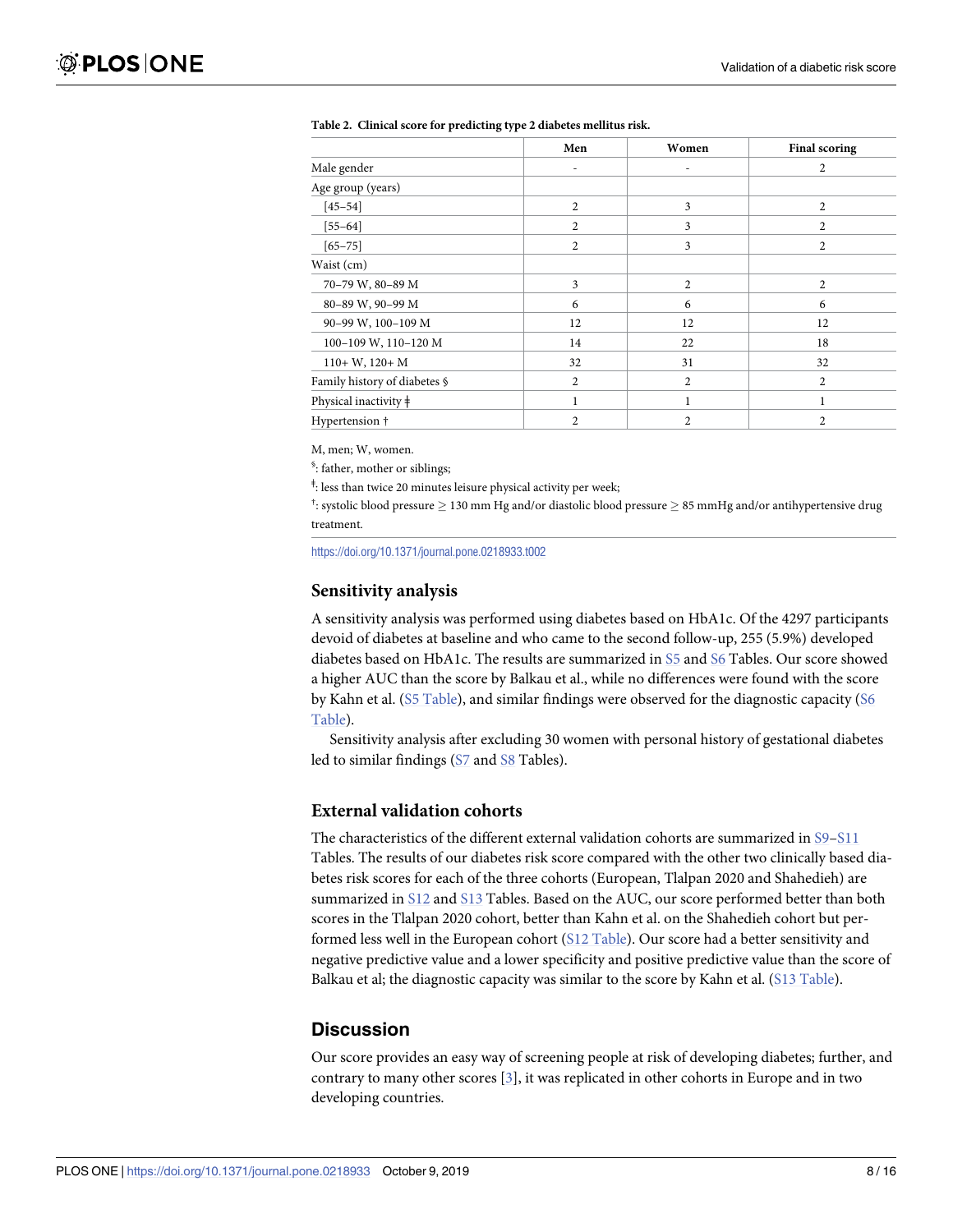|                    | <b>AUC (95% CI)</b>    | P-value \ | First | Second | Third | Fourth    | Fifth |
|--------------------|------------------------|-----------|-------|--------|-------|-----------|-------|
| All participants   |                        |           |       |        |       |           |       |
| CoLaus/PsyCoLaus   | $0.772(0.750 - 0.794)$ |           | 1.0   | 3.0    | 6.0   | 10.8      | 20.2  |
| Balkau             | $0.748(0.726 - 0.770)$ | < 0.001   | 1.0   | 5.0    | 9.1   | <b>NA</b> | 19.7  |
| Kahn clinic        | $0.774(0.753 - 0.796)$ | 0.668     | 0.7   | 2.5    | 5.4   | 10.7      | 20.0  |
| Women $(n = 2904)$ |                        |           |       |        |       |           |       |
| CoLaus/PsyCoLaus   | $0.806(0.772 - 0.840)$ |           | 0.8   | 2.4    | 4.3   | 7.2       | 18.4  |
| Balkau             | $0.788(0.753 - 0.822)$ | 0.024     | 0.8   | 2.8    | 6.4   | <b>NA</b> | 16.9  |
| Kahn clinic        | $0.807(0.774 - 0.839)$ | 0.948     | 0.4   | 1.5    | 4.6   | 7.6       | 17.8  |
| Men $(n = 2373)$   |                        |           |       |        |       |           |       |
| CoLaus/PsyCoLaus   | $0.719(0.688 - 0.751)$ |           | 1.8   | 3.9    | 7.3   | 13.6      | 21.5  |
| Balkau             | $0.700(0.670 - 0.730)$ | 0.065     | 1.6   | 7.8    | 11.5  | NA        | 22.2  |
| Kahn clinic        | $0.728(0.698 - 0.758)$ | 0.283     | 1.5   | 4.2    | 6.4   | 13.9      | 21.4  |

<span id="page-8-0"></span>[Table](#page-5-0) 3. Areas under the receiver operating characteristic (ROC) curves and incidence of diabetes per quintile of diabetes risk estimation score, overall and strati**fied by gender, CoLaus/PsyCoLaus study, Lausanne, Switzerland, 2003–2017.**

Results are expressed as area under the curve and (95% confidence interval), and as percentage of participants developing diabetes during the 10.9 year follow-up. Diabetes was defined as fasting glucose level �7 mmol/L and/or presence of an oral antidiabetic or insulin treatment

<https://doi.org/10.1371/journal.pone.0218933.t003>

## **Variables in the model**

A previous systematic review identified 29 clinical (i.e. non biological) variables associated with incident diabetes [\[3\]](#page-13-0). In this study, we were able to assess the predictive capacity of 19 of them, and six were selected for the final model.

|                    | Threshold | Sensitivity             | Specificity             | <b>Positive PV</b>      | <b>Negative PV</b>      | N needed to screen |
|--------------------|-----------|-------------------------|-------------------------|-------------------------|-------------------------|--------------------|
| All participants   |           |                         |                         |                         |                         |                    |
| CoLaus/PsyCoLaus   | 13        | 60.5<br>$(55.5 - 65.3)$ | 77.1<br>$(75.8 - 78.2)$ | 18.0<br>$(16.0 - 20.1)$ | 95.9<br>$(95.2 - 96.5)$ | 22                 |
| Balkau             | 5         | 10.1<br>$(7.4 - 13.5)$  | 97.4<br>$(96.9 - 97.8)$ | 24.4<br>$(18.1 - 31.6)$ | 92.9<br>$(92.1 - 93.6)$ | 129                |
| Kahn clinic        | 38        | 64.0<br>$(59.1 - 68.6)$ | 74.6<br>$(73.4 - 75.8)$ | 17.3<br>$(15.4 - 19.3)$ | 96.1<br>$(95.5 - 96.7)$ | 20                 |
| Women $(n = 2904)$ |           |                         |                         |                         |                         |                    |
| CoLaus/PsyCoLaus   | 13        | 66.4<br>$(58.3 - 74.0)$ | 79.8<br>$(78.2 - 81.3)$ | 15.1<br>$(12.4 - 18.1)$ | 97.8<br>$(97.1 - 98.3)$ | 29                 |
| Balkau             | 5         | 13.4<br>$(8.4 - 20.0)$  | 97.9<br>$(97.3 - 98.4)$ | 26.0<br>$(16.6 - 37.2)$ | 95.4<br>$(94.6 - 96.2)$ | 145                |
| Kahn clinic        | 38        | 62.4<br>$(54.1 - 70.2)$ | 80.7<br>$(79.1 - 82.1)$ | 14.9<br>$(12.2 - 17.9)$ | 97.5<br>$(96.8 - 98.1)$ | 31                 |
| Men $(n = 2373)$   |           |                         |                         |                         |                         |                    |
| CoLaus/PsyCoLaus   | 13        | 57.0<br>$(50.7 - 63.2)$ | 73.5<br>$(71.6 - 75.4)$ | 20.7<br>$(17.7 - 23.8)$ | 93.4<br>$(92.1 - 94.5)$ | 16                 |
| Balkau             | 5         | 8.2<br>$(5.2 - 12.3)$   | 96.7<br>$(95.8 - 97.4)$ | 23.1<br>$(14.9 - 33.1)$ | 89.7<br>$(88.4 - 90.9)$ | 113                |
| Kahn clinic        | 38        | 64.8<br>$(58.7 - 70.7)$ | 66.8<br>$(64.7 - 68.8)$ | 19.1<br>$(16.5 - 21.9)$ | 94.0<br>$(92.7 - 95.2)$ | 14                 |

[Table](#page-5-0) 4. Diagnostic capacity of the different scores, overall and stratified by gender, CoLaus/PsyCoLaus study, Lausanne, Switzerland, 2003-2017.

PV, predictive value; N, number. Results are expressed as value and (95% confidence interval). Number needed to screen to detect one true incident case of diabetes mellitus was computed as number of participants screened/number of participants who developed diabetes and who scored positive

<https://doi.org/10.1371/journal.pone.0218933.t004>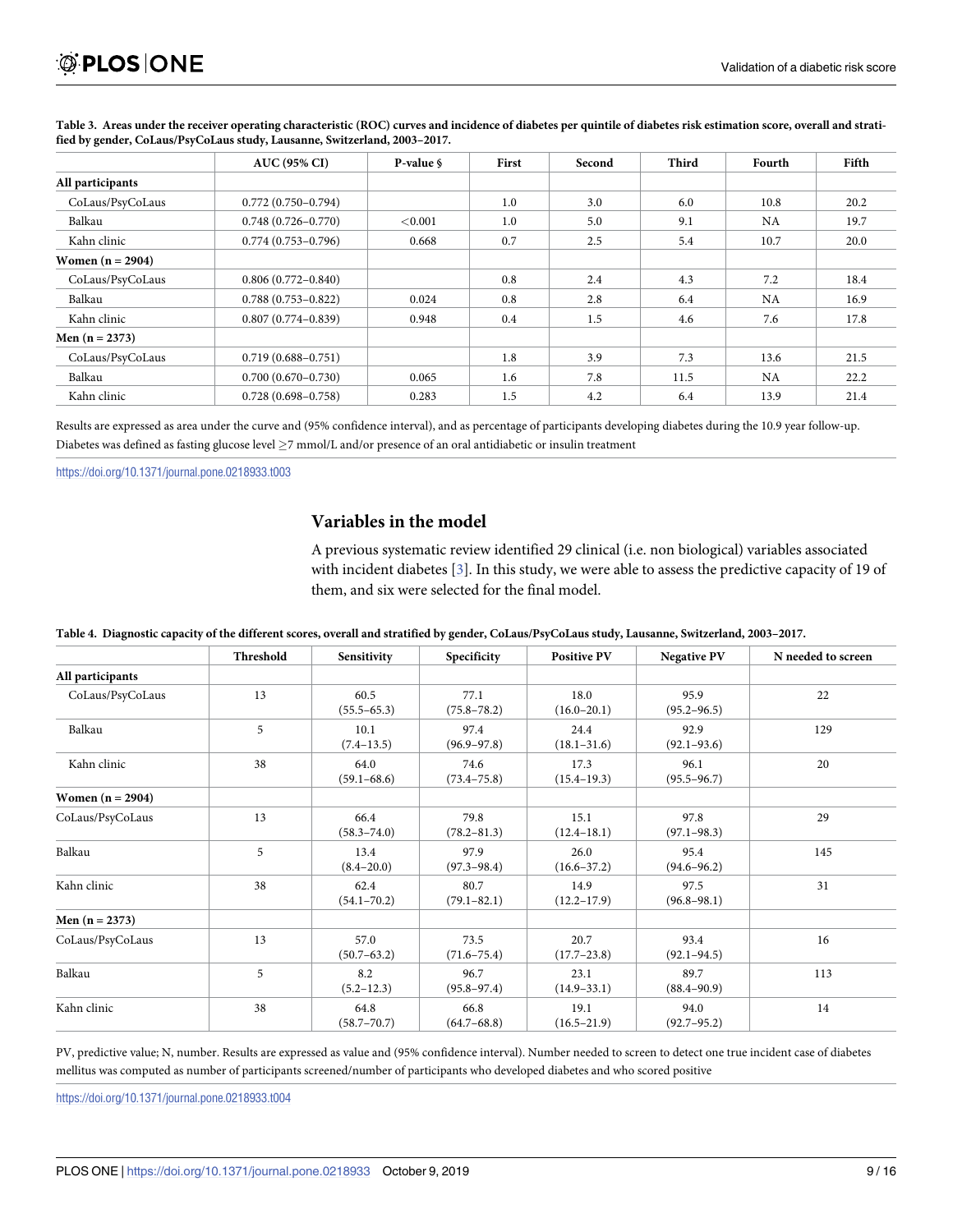<span id="page-9-0"></span>Age was included in the model, as it is in most risk assessment models  $[8, 15-17]$  $[8, 15-17]$  $[8, 15-17]$  $[8, 15-17]$ . The risk of diabetes increases with age [[18](#page-14-0)], although in our model no such increase in risk was found. A possible explanation is that other factors such as waist or physical inactivity also increase with age [[19](#page-14-0), [20](#page-14-0)], thus cancelling the age-specific increase in diabetes risk.

Gender was also included in the model, as in other scores [[7,](#page-13-0) [17\]](#page-14-0). Indeed, male sex is associated with a higher risk of diabetes independently of other risk factors [\[21\]](#page-14-0).

Waist circumference was the obesity measure selected for our score, as it is also used in many other scores  $[7, 8, 15, 16]$  $[7, 8, 15, 16]$  $[7, 8, 15, 16]$  $[7, 8, 15, 16]$  $[7, 8, 15, 16]$  $[7, 8, 15, 16]$  $[7, 8, 15, 16]$  $[7, 8, 15, 16]$ . Waist circumference was by far the strongest variable in our score, a finding in agreement with the literature, where abdominal obesity has been found to be the strongest adiposity determinant of diabetes [\[22](#page-14-0), [23\]](#page-14-0). Importantly, the sole presence of a high waist circumference was enough to consider a subject as at high risk of diabetes, suggesting that waist measurement could already provide important information regarding the risk of diabetes, as it is the case for other populations such as in India [[24\]](#page-14-0), or Brazil [[25](#page-14-0)].

Hypertension was included in our score, as it was in many other diabetes risk scores [[7](#page-13-0), [8,](#page-13-0) [15–](#page-13-0)[17](#page-14-0)]. Hypertension is known to be associated with development of diabetes [\[26–28](#page-14-0)]. For our score, we defined hypertension as a SBP $\geq$ 130 mm Hg or DBP  $\geq$ 85 mm Hg or the presence of antihypertensive drug treatment, but different possible definitions (measured; anamnestic; hypertension medication) have been used [\[7](#page-13-0), [8](#page-13-0), [15](#page-13-0)[–17\]](#page-14-0). We chose to use measured hypertension in our score as this condition is also very prevalent in the general population [\[29\]](#page-14-0) and is a major risk factor for cardiovascular disease [\[30\]](#page-14-0). Hence, assessing risk of diabetes using our score would also help to detect (and manage) hypertension.

Family history of diabetes is generally easy to obtain and was included in our score, as it is in most scores  $[7, 8, 15, 17]$  $[7, 8, 15, 17]$  $[7, 8, 15, 17]$  $[7, 8, 15, 17]$  $[7, 8, 15, 17]$  $[7, 8, 15, 17]$  $[7, 8, 15, 17]$ . The presence of a positive family history underlines a genetic component to diabetes but can also reflect the lifestyle or the environmental conditions people were used to during their upbringing [[31](#page-14-0)].

Lack of physical activity was included in the score, as it is also in some other scores. [\[15,](#page-13-0) [16\]](#page-13-0). Physical activity is hard to categorize using a standard procedure; indeed, in this study, it was not possible to obtain a homogeneous definition for physical activity within all cohorts, see S14 [Table](#page-12-0) [[32](#page-14-0), [33](#page-14-0)]. Still, irrespective of this limitation, the results were quite similar between cohorts. Hence, our results suggest that even a bold definition of physical activity may suffice to predict the risk of diabetes. This should encourage people to be more active because it underlines that even a small amount of physical activity is better than nothing [[34](#page-14-0)].

#### **Comparison with other scores**

When using CoLaus/PsyCoLaus data, the AUC of our score performed better than the one by Balkau et al. and similarly to Kahn clinic. Our score's sensitivity was higher than Balkau's and similar to Kahn's clinical score. Our specificity was inferior to Balkau's but similar to Kahn's clinical score. The positive and negative predictive values were similar to Kahn's. Although the score by Balkau et al. showed the highest specificity among all cohorts, it led to a considerable underestimation of the prevalence of subjects at risk. For instance, in Iran, the prevalence of subjects at risk according to the score of Balkau et al. was considerably lower than the reported prevalence of diabetes (11.37%) [[35](#page-14-0)].

Overall, our results suggest that our score performs equally well or even better than existing ones. Importantly, the number needed to screen was considerably lower than obtained using the score by Balkau et al., and comparable to the score by Kahn et al. This has important consequences for screening, as is suggests that, for a given number of people screened, a higher number of people who will develop diabetes will be detected.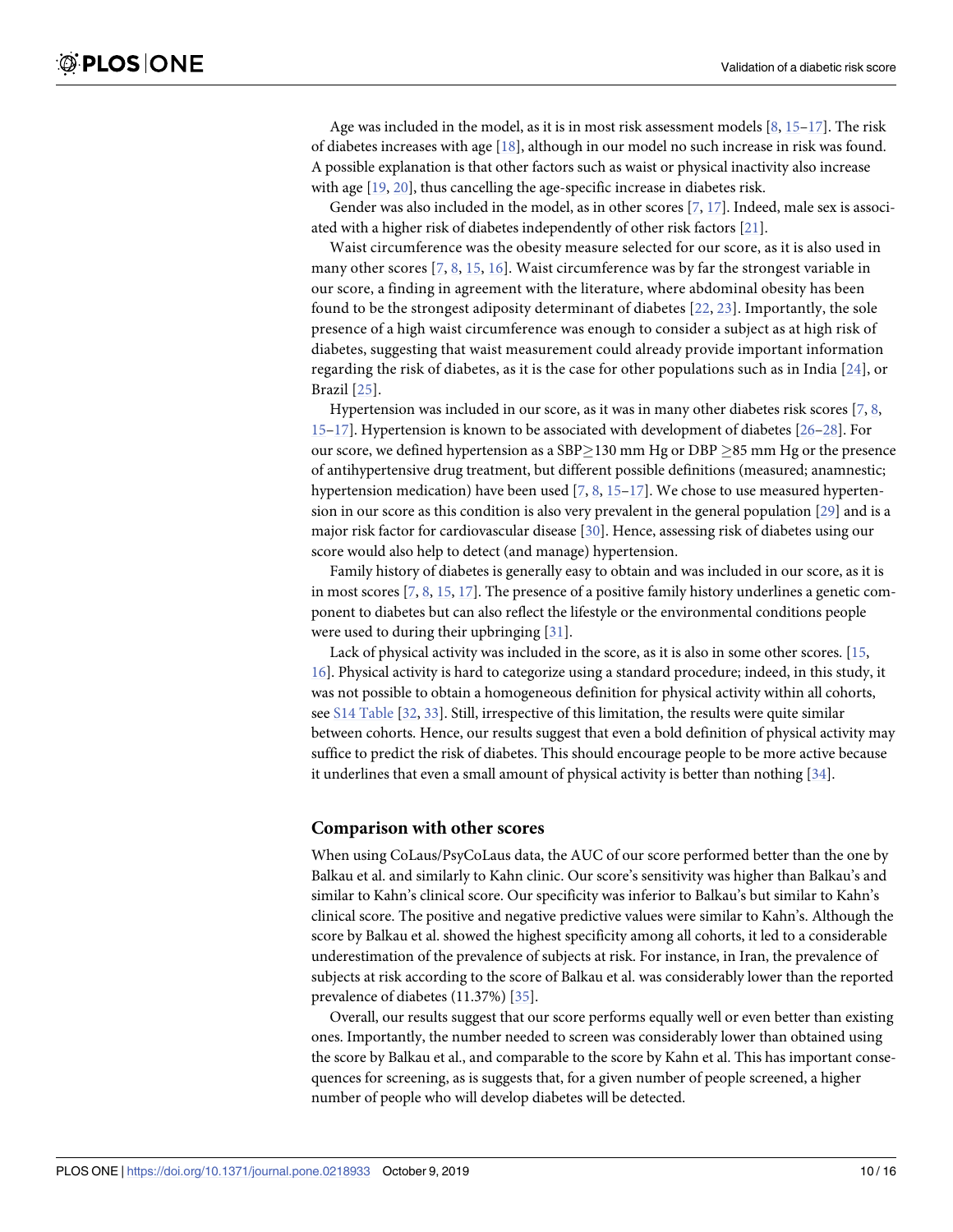#### <span id="page-10-0"></span>**Strengths and limitations**

The main strength of our study is that the score was replicated on three cohorts from different continents with contrasting diabetes prevalence [[36](#page-14-0)] (S15 [Table\)](#page-12-0), a control seldom performed for other scores [\[3](#page-13-0)]. Indeed, our score's AUC in these cohorts is comparable or better than Balkau et al.'s and Kahn et al.'s. Secondly, our score performs similarly to Kahn's clinical score, but with a smaller number of variables. Importantly, the previous review indicated that many models and scores were not used because they required tests not routinely available or were developed without a specific user in mind [\[3\]](#page-13-0). Our score overcomes those two limitations, as it is based on easily accessible data, which could be collected by non-medical professionals. Hence, it could be implemented worldwide with little effort. A third strength is that obesity prevalence in women was different in each replication cohort, which reinforces our score. In men, however, average waist circumference was very similar among the cohorts. Fourthly, although part of the type 2 diabetes epidemic is due to environmental factors, our score is important on a personal level. Indeed, if one calculates one's diabetes score and it is elevated, every individual can decide to act upon the three modifiable variables (hypertension, waist circumference and physical activity). Fifthly, the scoring system could be adapted to the characteristics of the populations, by changing the threshold and/or the weights of its parameters, as it has been done for cardiovascular risk scores [[37](#page-15-0)]. Sixthly, the American Diabetes Assocation (ADA) recommends testing all people, beginning at age 45 years.[[38](#page-15-0)] The CoLaus/PsyColaus sample included adults aged 35 to 75, which is within the recommended age frame. Finally, our score includes 4 of the 9 criteria issued by the ADA recommendations for testing diabetes or prediabetes in asymptomatic adults: overweight, hypertension, family history, physical inactivity.[\[38\]](#page-15-0) This shows the importance of these variables in the development of diabetes.

This study also has some limitations worth acknowledging. Firstly, participants excluded from the analysis presented higher prevalence of several components of the diabetes risk score. Hence, it is likely that the impact of some components might have been different, had those participants been included in the analysis. Still, external validation of the analysis in other cohorts led to similar findings. Secondly, the number of incident diabetes cases was relatively low in the Shahedieh cohort, a finding likely due to a short follow-up time (1 year) and leading to a lower statistical power. Hence, it would be of interest to replicate the analysis in the forthcoming years with a larger number of incident diabetes cases. Thirdly, we were unable to validate our score on a South-Eastern Asian country, where waist circumference is considered as a major determinant of diabetes [\[39\]](#page-15-0). Still, given the importance of waist circumference in our score, we hypothesize that it would perform relatively well in those countries, although an external validation study in a South-Eastern Asian country is necessary to test this hypothesis, especially in the genetically lean Asian men. Fourthly, physical activity was assessed differently in each cohort (S14 [Table](#page-12-0)). Assessing physical activity in a standardized manner is a difficult task, and there is even lack of standardization when physical activity is measured using accelerometry [\[40\]](#page-15-0). Hence, we chose a very pragmatic solution, where each cohort would define physical activity according to its own standards. We acknowledge that this procedure increases variability between cohorts, but on the other hand it allows the use of our score by many other cohorts. Fifthly, our score uses a fixed weight for all risk factors independently of the country considered, while it has been suggested that the importance of conventional risk factors for predicting diabetes varies between countries [\[41\]](#page-15-0). Indeed, levels of diabetes have been shown to vary according to socio-economic status [[42](#page-15-0)] and ethnicity [[43](#page-15-0)]. However, in our study, neither ethnicity nor education came out as significant predictors for type 2 diabetes. Further, waist circumference has been shown to be the best anthropometric predictor across all racial and ethnic groups  $[44]$  $[44]$ . Moreover, due to its simple scoring system, our score allows the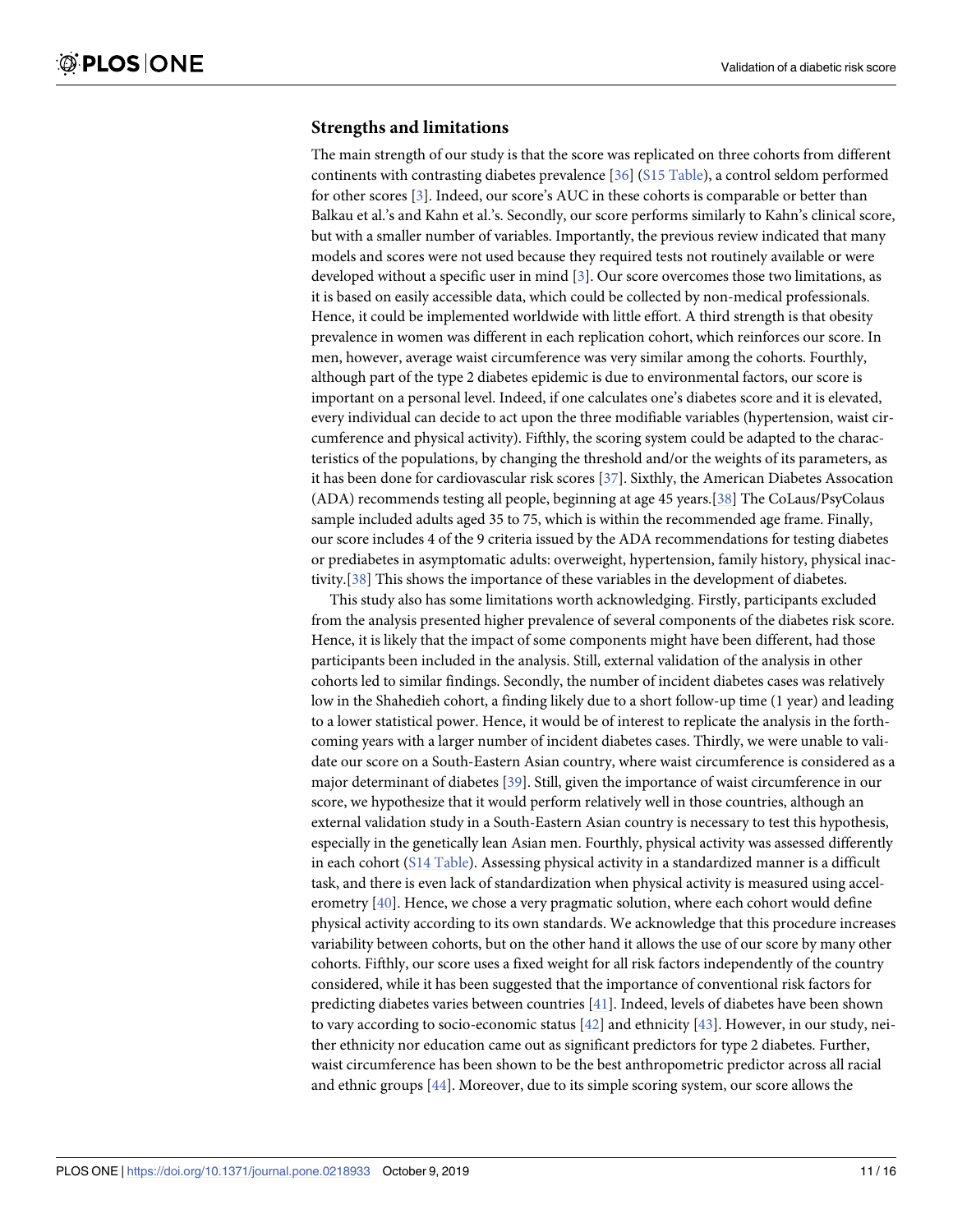<span id="page-11-0"></span>addition of other risk factors if the latter are considered as important in a given setting. Alternatively, it might be necessary to recalibrate our score according to country, as it has been suggested for cardiovascular risk prediction [\[37\]](#page-15-0). Finally, as other scores, ours did not allow the identification of all incident cases of diabetes. Still, it can be used with minimal clinical data, and can thus be applied in settings with limited health resources where no screening for diabetes risk is available.

#### **Conclusion**

Our clinically-based score shows comparable or even better results to other clinical scores and can be used on different populations with contrasting diabetes prevalence.

# **Supporting information**

**S1 [Table.](http://www.plosone.org/article/fetchSingleRepresentation.action?uri=info:doi/10.1371/journal.pone.0218933.s001) Characteristics of the diabetes risk scores.** (DOCX)

**S2 [Table.](http://www.plosone.org/article/fetchSingleRepresentation.action?uri=info:doi/10.1371/journal.pone.0218933.s002) Baseline characteristics of included and excluded participants, CoLaus/PsyCo-Laus study, Lausanne, Switzerland.** (DOCX)

**S3 [Table.](http://www.plosone.org/article/fetchSingleRepresentation.action?uri=info:doi/10.1371/journal.pone.0218933.s003) Results of the logistic regression using incident diabetes as dependent variable, both genders, CoLaus/PsyCoLaus study.** (DOCX)

**S4 [Table.](http://www.plosone.org/article/fetchSingleRepresentation.action?uri=info:doi/10.1371/journal.pone.0218933.s004) Goodness of fit and information criteria for each diabetes risk score, overall and stratified by gender, CoLaus/PsyCoLaus study, Lausanne, Switzerland.** (DOCX)

**S5 [Table.](http://www.plosone.org/article/fetchSingleRepresentation.action?uri=info:doi/10.1371/journal.pone.0218933.s005) Areas under the ROC and incidence of diabetes as defined by glycated haemoglobin, per quintile of diabetes risk estimation score, overall and stratified by gender, CoLaus/PsyCoLaus study, Lausanne, Switzerland, 2003–2017.** (DOCX)

**S6 [Table.](http://www.plosone.org/article/fetchSingleRepresentation.action?uri=info:doi/10.1371/journal.pone.0218933.s006) Diagnostic capacity of the different scores, overall and stratified by gender, using diabetes as defined by glycated haemoglobin, CoLaus/PsyCoLaus study, Lausanne, Switzerland, 2003–2017.**

(DOCX)

**S7 [Table.](http://www.plosone.org/article/fetchSingleRepresentation.action?uri=info:doi/10.1371/journal.pone.0218933.s007) Areas under the receiver operating characteristic (ROC) curves and incidence of diabetes per quintile of diabetes risk estimation score, women without history of gestational diabetes (n = 2874), CoLaus/PsyCoLaus study, Lausanne, Switzerland, 2003–2017.** (DOCX)

**S8 [Table.](http://www.plosone.org/article/fetchSingleRepresentation.action?uri=info:doi/10.1371/journal.pone.0218933.s008) Diagnostic capacity of the different scores, women without history of gestational diabetes (n = 2874), CoLaus/PsyCoLaus study, Lausanne, Switzerland, 2003–2017.** (DOCX)

**S9 [Table.](http://www.plosone.org/article/fetchSingleRepresentation.action?uri=info:doi/10.1371/journal.pone.0218933.s009) Characteristics of the four countries (France, Germany, Netherlands and UK) contributing data from the EPIC-Europe cohort study.** (DOCX)

**S10 [Table.](http://www.plosone.org/article/fetchSingleRepresentation.action?uri=info:doi/10.1371/journal.pone.0218933.s010) Characteristics of the Tlalpan 2020 cohort, Mexico City, Mexico.** (DOCX)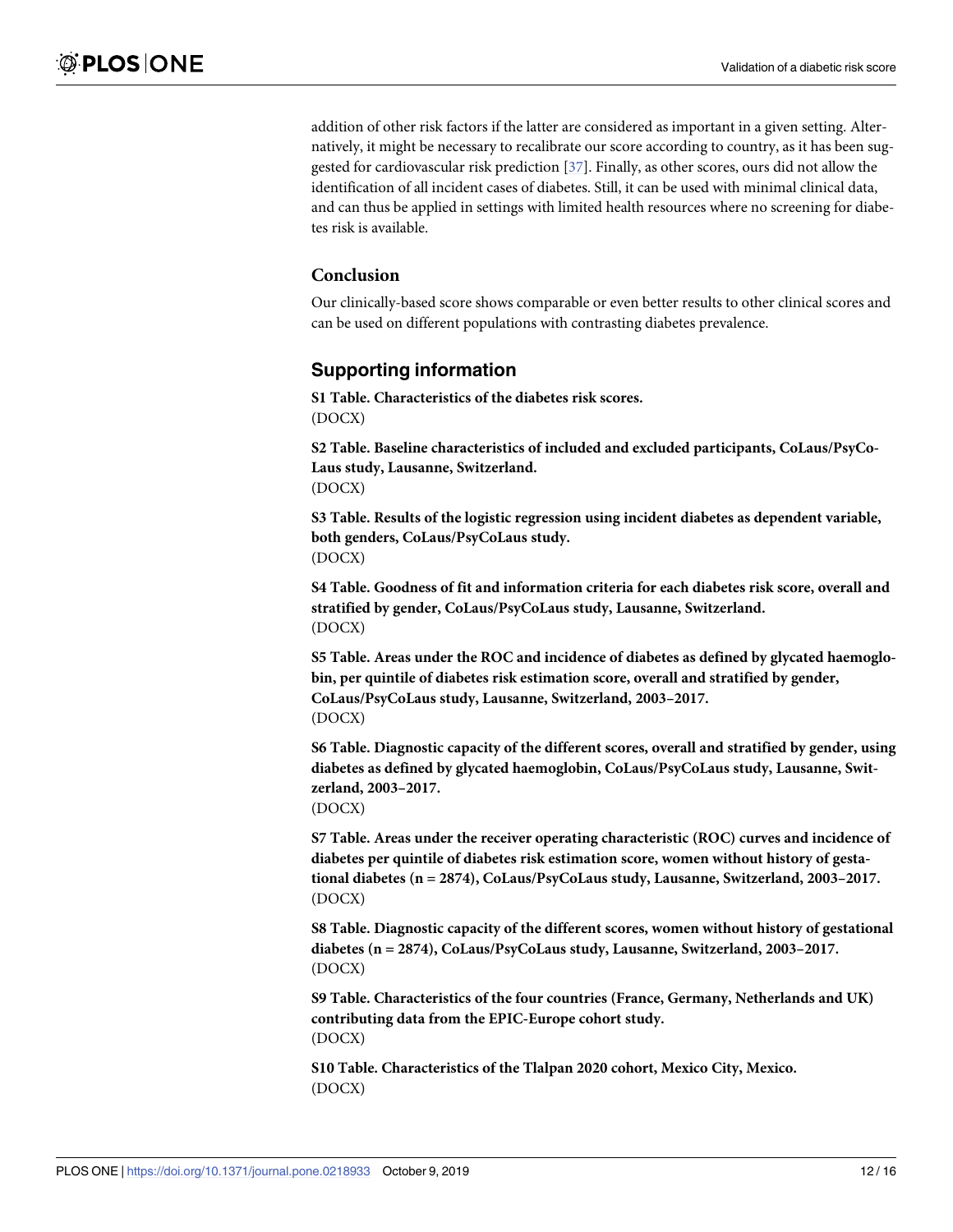<span id="page-12-0"></span>**S11 [Table.](http://www.plosone.org/article/fetchSingleRepresentation.action?uri=info:doi/10.1371/journal.pone.0218933.s011) Characteristics of the Shahedieh cohort, Iran.** (DOCX)

**S12 [Table.](http://www.plosone.org/article/fetchSingleRepresentation.action?uri=info:doi/10.1371/journal.pone.0218933.s012) Performance of the new score and of two other clinically based scores, in original cohort (CoLaus/PsyCoLaus) and in the replication cohorts.** (DOCX)

**S13 [Table.](http://www.plosone.org/article/fetchSingleRepresentation.action?uri=info:doi/10.1371/journal.pone.0218933.s013) Diagnostic capacity of the new score and of two other clinically based scores, in original cohort (CoLaus/PsyCoLaus) and in the replication cohorts.** (DOCX)

**S14 [Table.](http://www.plosone.org/article/fetchSingleRepresentation.action?uri=info:doi/10.1371/journal.pone.0218933.s014) Definitions of physical activity in the original and in the replication cohorts.** (DOCX)

**S15 [Table.](http://www.plosone.org/article/fetchSingleRepresentation.action?uri=info:doi/10.1371/journal.pone.0218933.s015) Diabetes prevalence in percentage of adults in 2014 classified by country and gender.**

(DOCX)

# **Acknowledgments**

The authors would like to thank the following EPIC-Europe centres for providing data for use in the replication study: Norfolk, France, Bilthoven, Utrecht and Potsdam. They also thank Tlalpan 2020 study team for their contribution and Janko Fabecic, student at the Faculty of Biology and Medicine, University of Lausanne, Switzerland for sharing his bibliography on diabetes scores.

# **Author Contributions**

**Conceptualization:** Vanessa Kraege, Marie Me´an, Pedro Marques-Vidal.

- **Data curation:** Stephen J. Sharp, Maite Vallejo, Oscar Infante, Mohammad Reza Mirjalili, Fatemeh Ezoddini-Ardakani, Hassan Mozaffari-Khosravi, Mohammad Hasan Lotfi, Masoud Mirzaei, Pedro Marques-Vidal.
- **Formal analysis:** Stephen J. Sharp, Maite Vallejo, Oscar Infante, Mohammad Reza Mirjalili, Fatemeh Ezoddini-Ardakani, Hassan Mozaffari-Khosravi, Mohammad Hasan Lotfi, Masoud Mirzaei, Pedro Marques-Vidal.
- **Funding acquisition: Peter Vollenweider, Gérard Waeber.**
- **Investigation:** Vanessa Kraege, Peter Vollenweider, Stephen J. Sharp, Maite Vallejo, Oscar Infante, Mohammad Reza Mirjalili, Fatemeh Ezoddini-Ardakani, Hassan Mozaffari-Khosravi, Mohammad Hasan Lotfi, Masoud Mirzaei.

**Methodology:** Vanessa Kraege, Pedro Marques-Vidal.

- **Project administration:** Vanessa Kraege.
- **Resources:** Stephen J. Sharp, Maite Vallejo, Oscar Infante, Mohammad Reza Mirjalili, Fatemeh Ezoddini-Ardakani, Hassan Mozaffari-Khosravi, Mohammad Hasan Lotfi, Masoud Mirzaei.

**Supervision:** Marie Méan.

**Validation:** Stephen J. Sharp, Maite Vallejo, Oscar Infante, Mohammad Reza Mirjalili, Fatemeh Ezoddini-Ardakani, Hassan Mozaffari-Khosravi, Mohammad Hasan Lotfi, Masoud Mirzaei.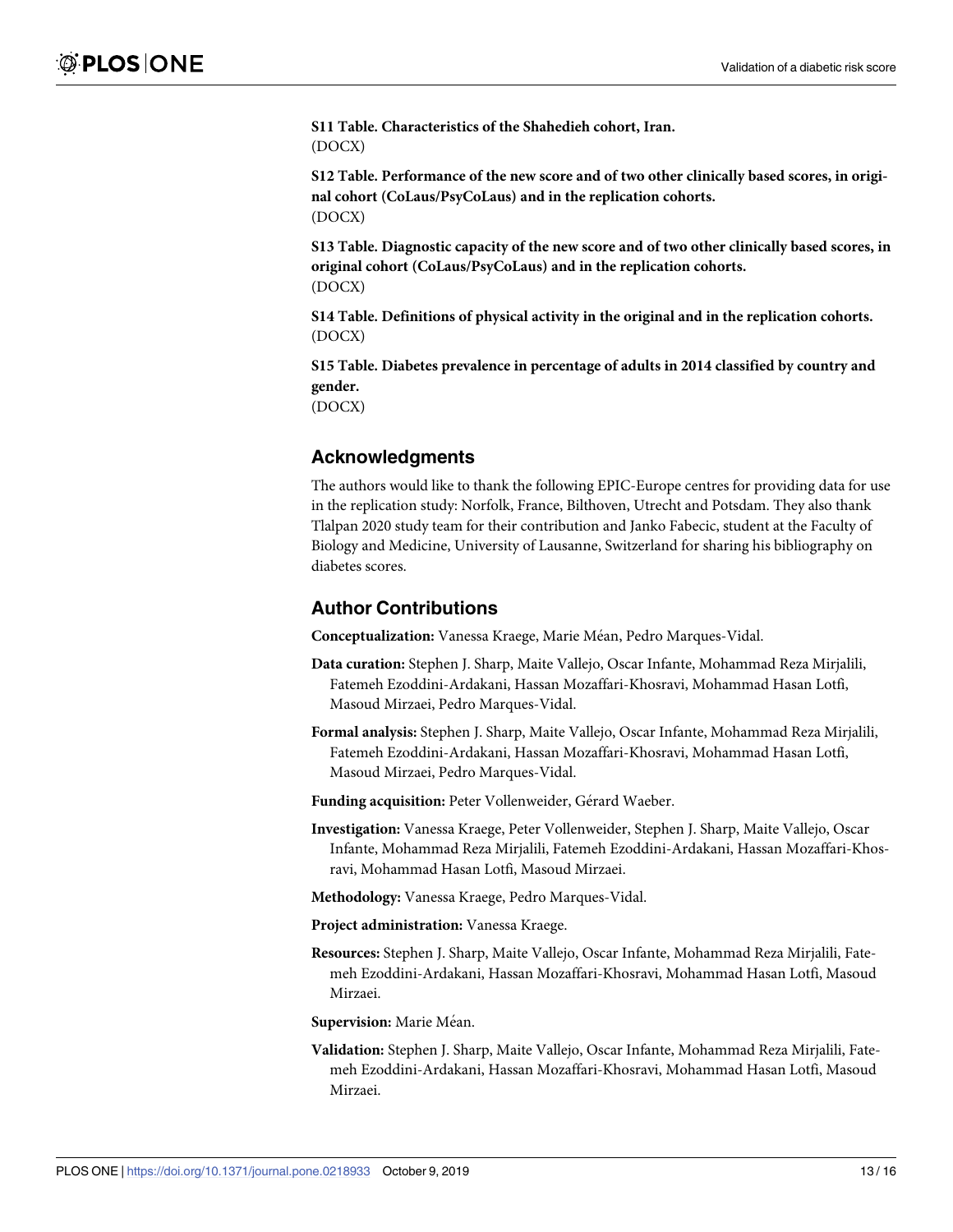<span id="page-13-0"></span>**Visualization:** Pedro Marques-Vidal.

**Writing – original draft:** Vanessa Kraege.

**Writing – review & editing:** Peter Vollenweider, Gérard Waeber, Stephen J. Sharp, Maite Vallejo, Oscar Infante, Mohammad Reza Mirjalili, Fatemeh Ezoddini-Ardakani, Hassan Mozaffari-Khosravi, Mohammad Hasan Lotfi, Masoud Mirzaei, Marie Méan.

#### **References**

- **[1](#page-1-0).** N. C. D. Risk Factor Collaboration. Worldwide trends in diabetes since 1980: a pooled analysis of 751 population-based studies with 4.4 million participants. Lancet. 2016; 387(10027):1513–30. [https://doi.](https://doi.org/10.1016/S0140-6736(16)00618-8) [org/10.1016/S0140-6736\(16\)00618-8](https://doi.org/10.1016/S0140-6736(16)00618-8) PMID: [27061677](http://www.ncbi.nlm.nih.gov/pubmed/27061677)
- **[2](#page-1-0).** Geldsetzer P, Manne-Goehler J, Theilmann M, Davies JI, Awasthi A, Vollmer S, et al. Diabetes and hypertension in India: a nationally representative study of 1.3 million adults. JAMA Intern Med. 2018; 178(3):363–72. <https://doi.org/10.1001/jamainternmed.2017.8094> PMID: [29379964](http://www.ncbi.nlm.nih.gov/pubmed/29379964)
- **[3](#page-1-0).** Noble D, Mathur R, Dent T, Meads C, Greenhalgh T. Risk models and scores for type 2 diabetes: systematic review. Bmj. 2011; 343:d7163. <https://doi.org/10.1136/bmj.d7163> PMID: [22123912](http://www.ncbi.nlm.nih.gov/pubmed/22123912)
- **[4](#page-1-0).** Abbasi A, Peelen LM, Corpeleijn E, van der Schouw YT, Stolk RP, Spijkerman AM, et al. Prediction models for risk of developing type 2 diabetes: systematic literature search and independent external validation study. Bmj. 2012; 345:e5900. <https://doi.org/10.1136/bmj.e5900> PMID: [22990994](http://www.ncbi.nlm.nih.gov/pubmed/22990994)
- **[5](#page-1-0).** Schmid R, Vollenweider P, Bastardot F, Waeber G, Marques-Vidal P. Validation of 7 type 2 diabetes mellitus risk scores in a population-based cohort: CoLaus study. Arch Intern Med. 2012; 172(2):188–9. <https://doi.org/10.1001/archinte.172.2.188> PMID: [22271131](http://www.ncbi.nlm.nih.gov/pubmed/22271131)
- **[6](#page-1-0).** Firmann M, Mayor V, Vidal PM, Bochud M, Pecoud A, Hayoz D, et al. The CoLaus study: a populationbased study to investigate the epidemiology and genetic determinants of cardiovascular risk factors and metabolic syndrome. BMC Cardiovasc Disord. 2008; 8:6. <https://doi.org/10.1186/1471-2261-8-6> PMID: [18366642](http://www.ncbi.nlm.nih.gov/pubmed/18366642)
- **[7](#page-2-0).** Balkau B, Lange C, Fezeu L, Tichet J, de Lauzon-Guillain B, Czernichow S, et al. Predicting diabetes: clinical, biological, and genetic approaches: data from the Epidemiological Study on the Insulin Resistance Syndrome (DESIR). Diabetes Care. 2008; 31(10):2056–61. <https://doi.org/10.2337/dc08-0368> PMID: [18689695](http://www.ncbi.nlm.nih.gov/pubmed/18689695)
- **[8](#page-2-0).** Kahn HS, Cheng YJ, Thompson TJ, Imperatore G, Gregg EW. Two risk-scoring systems for predicting incident diabetes mellitus in U.S. adults age 45 to 64 years. Ann Intern Med. 2009; 150(11):741–51. <https://doi.org/10.7326/0003-4819-150-11-200906020-00002> PMID: [19487709](http://www.ncbi.nlm.nih.gov/pubmed/19487709)
- **[9](#page-3-0).** Marti-Soler H, Hirotsu C, Marques-Vidal P, Vollenweider P, Waeber G, Preisig M, et al. The NoSAS score for screening of sleep-disordered breathing: a derivation and validation study. Lancet Respir Med. 2016; 4(9):742–8. [https://doi.org/10.1016/S2213-2600\(16\)30075-3](https://doi.org/10.1016/S2213-2600(16)30075-3) PMID: [27321086](http://www.ncbi.nlm.nih.gov/pubmed/27321086)
- **[10](#page-3-0).** Bingham S, Riboli E. Diet and cancer—the European Prospective Investigation into Cancer and Nutrition. Nat Rev Cancer. 2004; 4(3):206–15. <https://doi.org/10.1038/nrc1298> PMID: [14993902](http://www.ncbi.nlm.nih.gov/pubmed/14993902)
- **[11](#page-3-0).** InterAct C, Langenberg C, Sharp S, Forouhi NG, Franks PW, Schulze MB, et al. Design and cohort description of the InterAct Project: an examination of the interaction of genetic and lifestyle factors on the incidence of type 2 diabetes in the EPIC Study. Diabetologia. 2011; 54(9):2272–82. [https://doi.org/](https://doi.org/10.1007/s00125-011-2182-9) [10.1007/s00125-011-2182-9](https://doi.org/10.1007/s00125-011-2182-9) PMID: [21717116](http://www.ncbi.nlm.nih.gov/pubmed/21717116)
- **[12](#page-3-0).** Colin-Ramirez E, Rivera-Mancia S, Infante-Vazquez O, Cartas-Rosado R, Vargas-Barron J, Madero M, et al. Protocol for a prospective longitudinal study of risk factors for hypertension incidence in a Mexico City population: the Tlalpan 2020 cohort. BMJ Open. 2017; 7(7):e016773. [https://doi.org/10.1136/](https://doi.org/10.1136/bmjopen-2017-016773) [bmjopen-2017-016773](https://doi.org/10.1136/bmjopen-2017-016773) PMID: [28760800](http://www.ncbi.nlm.nih.gov/pubmed/28760800)
- **[13](#page-3-0).** Poustchi H, Eghtesad S, Kamangar F, Etemadi A, Keshtkar AA, Hekmatdoost A, et al. Prospective Epidemiological Research Studies in Iran (the PERSIAN Cohort Study): Rationale, Objectives, and Design. Am J Epidemiol. 2018; 187(4):647–55. <https://doi.org/10.1093/aje/kwx314> PMID: [29145581](http://www.ncbi.nlm.nih.gov/pubmed/29145581)
- **[14](#page-3-0).** Collins GS, Reitsma JB, Altman DG, Moons KG. Transparent reporting of a multivariable prediction model for individual prognosis or diagnosis (TRIPOD): the TRIPOD statement. Bmj. 2015; 350:g7594. <https://doi.org/10.1136/bmj.g7594> PMID: [25569120](http://www.ncbi.nlm.nih.gov/pubmed/25569120)
- **[15](#page-9-0).** Diabète Suisse. Test diabète Baden, Switzerland2017 [https://www.diabetesschweiz.ch/fr/le-diabete/](https://www.diabetesschweiz.ch/fr/le-diabete/test-diabete/) [test-diabete/.](https://www.diabetesschweiz.ch/fr/le-diabete/test-diabete/)
- **[16](#page-9-0).** Lindström J, Tuomilehto J. The diabetes risk score: a practical tool to predict type 2 diabetes risk. Diabetes Care. 2003; 26(3):725–31. <https://doi.org/10.2337/diacare.26.3.725> PMID: [12610029](http://www.ncbi.nlm.nih.gov/pubmed/12610029)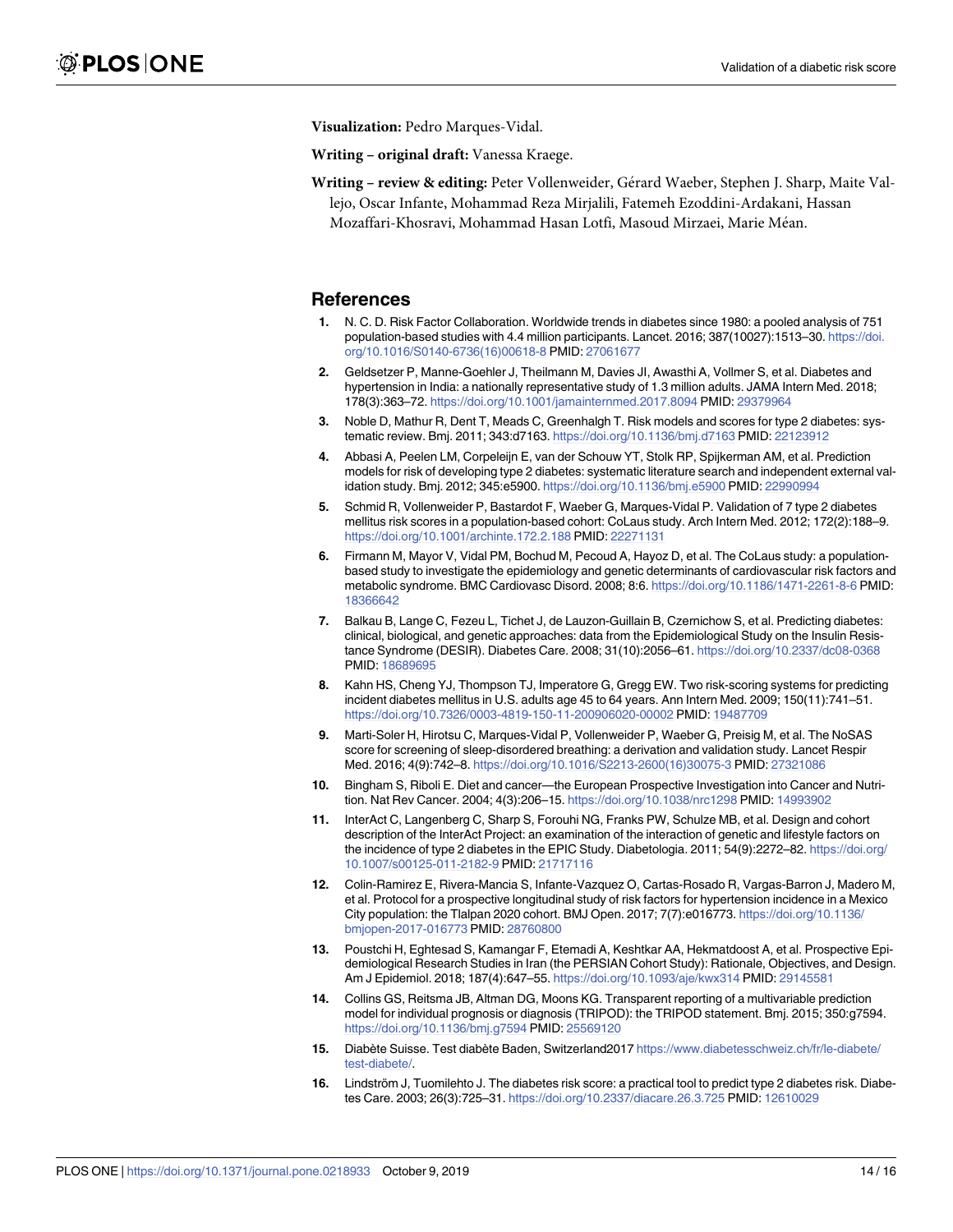- <span id="page-14-0"></span>**[17](#page-9-0).** Griffin SJ, Little PS, Hales CN, Kinmonth AL, Wareham NJ. Diabetes risk score: towards earlier detection of type 2 diabetes in general practice. Diabetes Metab Res Rev. 2000; 16(3):164–71. PMID: [10867715](http://www.ncbi.nlm.nih.gov/pubmed/10867715)
- **[18](#page-9-0).** Wild S, Roglic G, Green A, Sicree R, King H. Global prevalence of diabetes: estimates for the year 2000 and projections for 2030. Diabetes Care. 2004; 27(5):1047–53. [https://doi.org/10.2337/diacare.27.5.](https://doi.org/10.2337/diacare.27.5.1047) [1047](https://doi.org/10.2337/diacare.27.5.1047) PMID: [15111519](http://www.ncbi.nlm.nih.gov/pubmed/15111519)
- **[19](#page-9-0).** Stevens J, Katz EG, Huxley RR. Associations between gender, age and waist circumference. Eur J Clin Nutr. 2010; 64(1):6–15. <https://doi.org/10.1038/ejcn.2009.101> PMID: [19738633](http://www.ncbi.nlm.nih.gov/pubmed/19738633)
- **[20](#page-9-0).** Ford ES, Mokdad AH, Giles WH. Trends in waist circumference among U.S. adults. Obes Res. 2003; 11(10):1223–31. <https://doi.org/10.1038/oby.2003.168> PMID: [14569048](http://www.ncbi.nlm.nih.gov/pubmed/14569048)
- **[21](#page-9-0).** Kautzky-Willer A, Harreiter J, Pacini G. Sex and Gender Differences in Risk, Pathophysiology and Complications of Type 2 Diabetes Mellitus. Endocr Rev. 2016; 37(3):278–316. [https://doi.org/10.1210/er.](https://doi.org/10.1210/er.2015-1137) [2015-1137](https://doi.org/10.1210/er.2015-1137) PMID: [27159875](http://www.ncbi.nlm.nih.gov/pubmed/27159875)
- **[22](#page-9-0).** Meisinger C, Doring A, Thorand B, Heier M, Lowel H. Body fat distribution and risk of type 2 diabetes in the general population: are there differences between men and women? The MONICA/KORA Augsburg cohort study. Am J Clin Nutr. 2006; 84(3):483–9. <https://doi.org/10.1093/ajcn/84.3.483> PMID: [16960160](http://www.ncbi.nlm.nih.gov/pubmed/16960160)
- **[23](#page-9-0).** Borne Y, Nilsson PM, Melander O, Hedblad B, Engstrom G. Multiple anthropometric measures in relation to incidence of diabetes: a Swedish population-based cohort study. Eur J Public Health. 2015; 25 (6):1100–5. <https://doi.org/10.1093/eurpub/ckv044> PMID: [25817208](http://www.ncbi.nlm.nih.gov/pubmed/25817208)
- **[24](#page-9-0).** Prakash K, Chandran DS, Khadgawat R, Jaryal AK, Deepak KK. Waist Circumference Rather than Body Mass Index is Better Indicator of Insulin Resistance in Type 2 Diabetes Mellitus in North Indian Population. Indian J Physiol Pharmacol. 2016; 60(1):52–6. PMID: [29953194](http://www.ncbi.nlm.nih.gov/pubmed/29953194)
- **[25](#page-9-0).** Alvim Rde O, Mourao-Junior CA, de Oliveira CM, Krieger JE, Mill JG, Pereira AC. Body mass index, waist circumference, body adiposity index, and risk for type 2 diabetes in two populations in Brazil: general and Amerindian. PLoS One. 2014; 9(6):e100223. <https://doi.org/10.1371/journal.pone.0100223> PMID: [24937307](http://www.ncbi.nlm.nih.gov/pubmed/24937307)
- **[26](#page-9-0).** Izzo R, de Simone G, Chinali M, Iaccarino G, Trimarco V, Rozza F, et al. Insufficient control of blood pressure and incident diabetes. Diabetes Care. 2009; 32(5):845–50. <https://doi.org/10.2337/dc08-1881> PMID: [19223610](http://www.ncbi.nlm.nih.gov/pubmed/19223610)
- **27.** Kim MJ, Lim NK, Choi SJ, Park HY. Hypertension is an independent risk factor for type 2 diabetes: the Korean genome and epidemiology study. Hypertens Res. 2015; 38(11):783–9. [https://doi.org/10.1038/](https://doi.org/10.1038/hr.2015.72) [hr.2015.72](https://doi.org/10.1038/hr.2015.72) PMID: [26178151](http://www.ncbi.nlm.nih.gov/pubmed/26178151)
- **[28](#page-9-0).** Hayashi T, Tsumura K, Suematsu C, Endo G, Fujii S, Okada K. High normal blood pressure, hypertension, and the risk of type 2 diabetes in Japanese men. The Osaka Health Survey. Diabetes Care. 1999; 22(10):1683–7. <https://doi.org/10.2337/diacare.22.10.1683> PMID: [10526735](http://www.ncbi.nlm.nih.gov/pubmed/10526735)
- **[29](#page-9-0).** Collaboration NCDRF. Worldwide trends in blood pressure from 1975 to 2015: a pooled analysis of 1479 population-based measurement studies with 19.1 million participants. Lancet. 2017; 389 (10064):37–55. [https://doi.org/10.1016/S0140-6736\(16\)31919-5](https://doi.org/10.1016/S0140-6736(16)31919-5) PMID: [27863813](http://www.ncbi.nlm.nih.gov/pubmed/27863813)
- **[30](#page-9-0).** Williams B, Mancia G, Spiering W, Agabiti Rosei E, Azizi M, Burnier M, et al. 2018 ESC/ESH Guidelines for the management of arterial hypertension. Eur Heart J. 2018; 39(33):3021–104. [https://doi.org/10.](https://doi.org/10.1093/eurheartj/ehy339) [1093/eurheartj/ehy339](https://doi.org/10.1093/eurheartj/ehy339) PMID: [30165516](http://www.ncbi.nlm.nih.gov/pubmed/30165516)
- **[31](#page-9-0).** Kolb H, Martin S. Environmental/lifestyle factors in the pathogenesis and prevention of type 2 diabetes. BMC Med. 2017; 15(1):131. <https://doi.org/10.1186/s12916-017-0901-x> PMID: [28720102](http://www.ncbi.nlm.nih.gov/pubmed/28720102)
- **[32](#page-9-0).** Wareham NJ, Jakes RW, Rennie KL, Schuit J, Mitchell J, Hennings S, et al. Validity and repeatability of a simple index derived from the short physical activity questionnaire used in the European Prospective Investigation into Cancer and Nutrition (EPIC) study. Public Health Nutr. 2003; 6(4):407–13. [https://doi.](https://doi.org/10.1079/PHN2002439) [org/10.1079/PHN2002439](https://doi.org/10.1079/PHN2002439) PMID: [12795830](http://www.ncbi.nlm.nih.gov/pubmed/12795830)
- **[33](#page-9-0).** Ipaq. [https://sites.google.com/site/theipaq/scoring-protocol.](https://sites.google.com/site/theipaq/scoring-protocol)
- **[34](#page-9-0).** Hemmingsen B, Gimenez-Perez G, Mauricio D, Roque IFM, Metzendorf MI, Richter B. Diet, physical activity or both for prevention or delay of type 2 diabetes mellitus and its associated complications in people at increased risk of developing type 2 diabetes mellitus. Cochrane Database Syst Rev. 2017; 12:CD003054. <https://doi.org/10.1002/14651858.CD003054.pub4> PMID: [29205264](http://www.ncbi.nlm.nih.gov/pubmed/29205264)
- **[35](#page-9-0).** Esteghamati A, Etemad K, Koohpayehzadeh J, Abbasi M, Meysamie A, Noshad S, et al. Trends in the prevalence of diabetes and impaired fasting glucose in association with obesity in Iran: 2005–2011. Diabetes Res Clin Pract. 2014; 103(2):319–27. <https://doi.org/10.1016/j.diabres.2013.12.034> PMID: [24447808](http://www.ncbi.nlm.nih.gov/pubmed/24447808)
- **[36](#page-10-0).** [NCD Risk Factor Collaboration]. <http://ncdrisc.org/>.